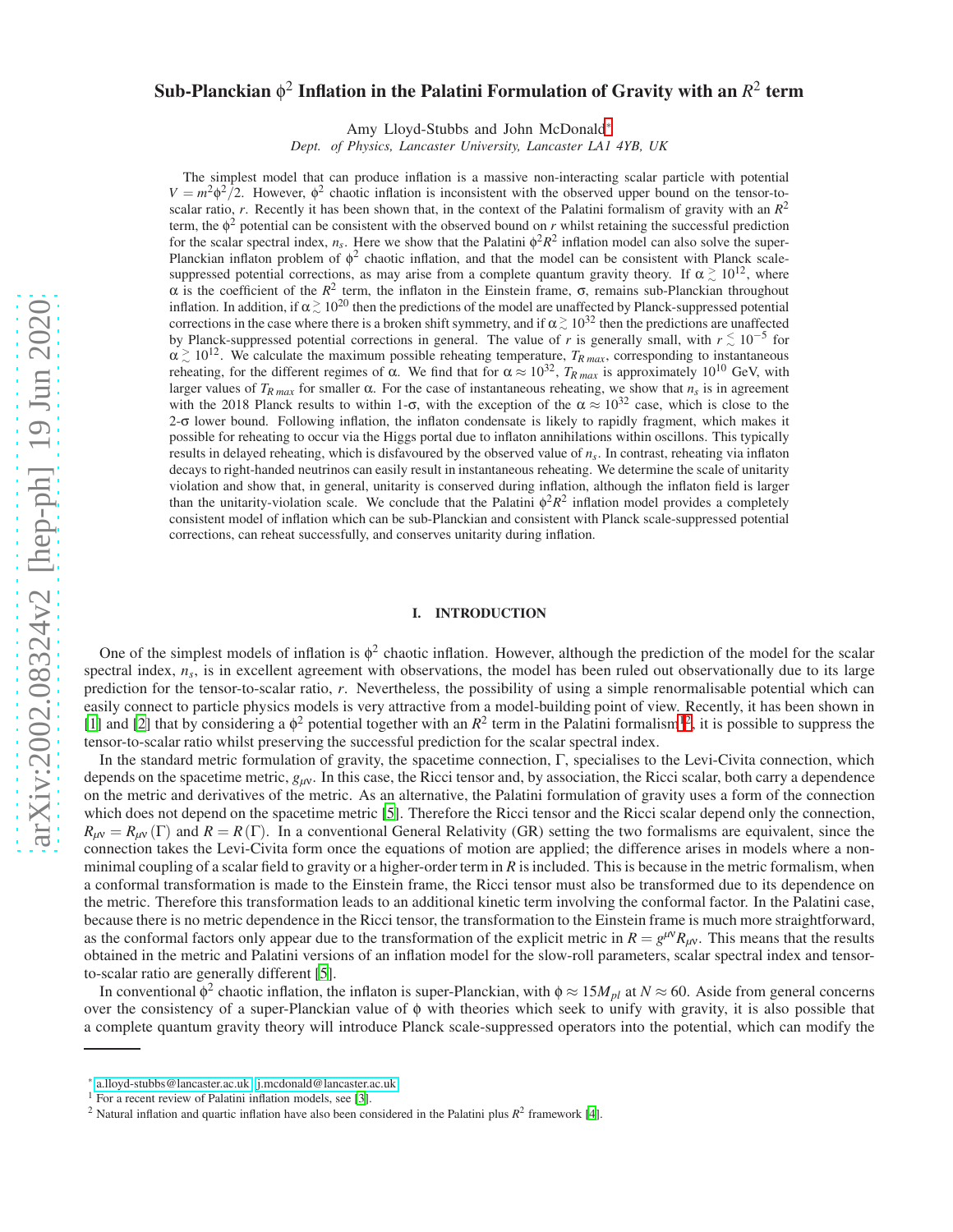predictions of the model at sub-Planckian inflaton values. (For a review, see [\[6\]](#page-15-5).) Here we will investigate whether the Palatini  $\phi^2 R^2$  inflation model can also address the problems of a super-Planckian inflaton field and the consistency of the model with Planck scale-suppressed potential corrections. We will also consider whether the resulting models can serve as viable inflation models, with successful reheating and consistency with unitarity conservation during inflation.

The paper is organised as follows. In Section II we introduce the Palatini  $\phi^2 R^2$  model. In Section III we discuss the bounds on the dimensionless constant of the  $R^2$  term in the action,  $\alpha$ , in order for the inflaton to be sub-Planckian and for  $n_s$  to be consistent with Planck-scale suppressed potential corrections. In Section IV we discuss the reheating temperature under the assumption of instantaneous reheating and the resulting predictions for *n<sup>s</sup>* . In Section V we discuss the condition for unitarity conservation during inflation. In Section VI we summarise our results for the case of instantaneous reheating. In Section VII we consider two specific mechanisms for reheating and the associated quantum corrections to the potential: inflaton decay to right-handed neutrinos and inflaton annihilation to Higgs bosons via the Higgs portal. In Section VIII we present our conclusions.

# II. φ 2 INFLATION IN PALATINI PLUS *R* <sup>2</sup> GRAVITY

We consider the case of a  $\phi^2$  potential in the limit where the non-minimal coupling of  $\phi$  to the Ricci scalar *R* is zero. In this limit the Jordan frame action of the model is<sup>[3](#page-1-0)</sup> [\[1](#page-15-0), [2](#page-15-1)]

<span id="page-1-1"></span>
$$
S = \int d^4x \sqrt{-g} \left[ \frac{M_{pl}^2}{2} R + \frac{\alpha}{4} R^2 - \frac{1}{2} \partial_\mu \phi \partial^\mu \phi - V(\phi) \right] , \qquad (1)
$$

where the signature is  $(-,+,+,+)$ . The action Eq. [\(1\)](#page-1-1) can be written in terms of an auxiliary field  $\chi$ 

$$
S = \int d^4x \sqrt{-g} \left[ \frac{1}{2} R(M_{pl}^2 + \alpha \chi^2) - \frac{\alpha}{4} \chi^4 - \frac{1}{2} \partial_\mu \phi \partial^\mu \phi - V(\phi) \right] \,. \tag{2}
$$

We generally consider inflation in the Einstein frame, which corresponds to conventional GR, with all transformed Einstein frame quantities denoted by a tilde for clarity. The Lagrangian is transformed to the Einstein frame via the conformal factor  $\Omega$ , where

$$
\Omega^2 = 1 + \frac{\alpha \chi^2}{M_{pl}^2} \,. \tag{3}
$$

The conformal transformation in the Palatini formalism is given by  $\tilde{g}_{\mu\nu} = \Omega^2 g_{\mu\nu}$  and  $\tilde{R} = R/\Omega^2$ . The Einstein frame action is then

$$
S_E = \int d^4x \sqrt{-\tilde{g}} \left[ \frac{M_{pl}^2}{2} \tilde{R} - \frac{\alpha \chi^4}{4\Omega^4} - \frac{1}{2\Omega^2} \partial_\mu \phi \partial^\mu \phi - \frac{V(\phi)}{\Omega^4} \right] \,. \tag{4}
$$

On eliminating the auxiliary field  $\chi$  via its equation of motion, the Einstein frame action becomes [\[1,](#page-15-0) [2\]](#page-15-1)

$$
S_E = \int d^4x \sqrt{-\tilde{g}} \left[ \frac{1}{2} M_{pl}^2 \tilde{R} - \frac{1}{2} \frac{\partial^{\mu} \phi \partial_{\mu} \phi}{\left( 1 + \frac{4\alpha V(\phi)}{M_{pl}^4} \right)} + \frac{\alpha}{4M_{pl}^4} \frac{(\partial_{\mu} \phi \partial^{\mu} \phi)^2}{\left( 1 + \frac{4\alpha V(\phi)}{M_{pl}^4} \right)} - \frac{V(\phi)}{\left( 1 + \frac{4\alpha V(\phi)}{M_{pl}^4} \right)} \right].
$$
 (5)

In the following we define the Jordan frame potential by

 $\mathbf{r}$ 

$$
V(\phi) = \frac{m_{\phi}^2 \phi^2}{2} \,. \tag{6}
$$

The corresponding conformal factor is

<span id="page-1-2"></span>
$$
\Omega^2 \equiv 1 + \frac{\alpha (4V(\phi) + \partial_\mu \phi \partial^\mu \phi)}{M_{pl}^4 - \alpha \partial_\mu \phi \partial^\mu \phi} \approx 1 + \frac{2\alpha m_\phi^2 \phi^2}{M_{pl}^4} \,,\tag{7}
$$

where the latter expression is valid during slow-roll inflation, during which the derivative terms are negligible.

<span id="page-1-0"></span><sup>&</sup>lt;sup>3</sup> The Jordan frame may be thought of as the frame in which the model is *defined* i.e. in which the structure and symmetries of the model are apparent, whereas the Einstein frame is the frame in which physics and cosmology are conventional, corresponding to standard GR combined with minimally coupled, canonically normalised fields.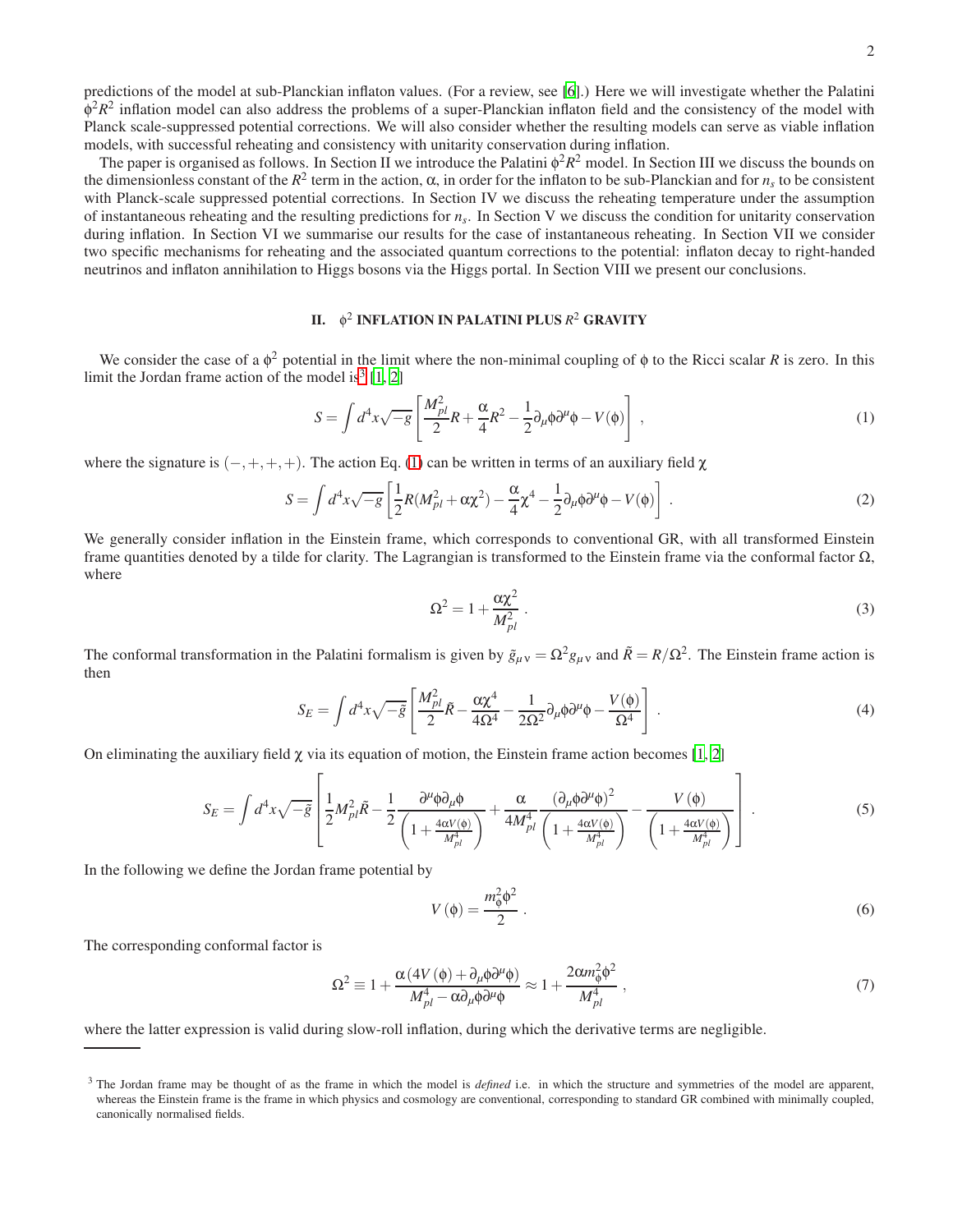# A. Inflation in the Einstein frame

We will consider inflation in the Einstein frame, which is the appropriate frame for the analysis of inflaton dynamics and Planck-scale suppressed potential corrections. We first canonically normalise the kinetic term. In order to do this we define a canonically normalised scalar field  $\sigma$ , which is related to  $\phi$  by

<span id="page-2-2"></span>
$$
\left(\frac{d\sigma}{d\phi}\right)^2 = \frac{1}{1 + \frac{2\alpha m_\phi^2 \phi^2}{M_{pl}^4}} \Rightarrow \frac{d\sigma}{d\phi} = \pm \frac{1}{\sqrt{1 + \frac{2\alpha m_\phi^2 \phi^2}{M_{pl}^4}}}.
$$
\n(8)

We will choose the positive solution in the following. Integrating this gives

$$
\sigma = \frac{1}{\sqrt{K}} \ln \left( \sqrt{1 + K\phi^2} + \sqrt{K}\phi \right) + C \quad ; \quad K = \frac{2\alpha m_\phi^2}{M_{pl}^4} \quad , \tag{9}
$$

where *C* is an integration constant. We will define  $\sigma$  such that  $\sigma \approx \phi$  when  $\Omega \approx 1$ , corresponding to  $\phi < \phi_0$ , where

$$
\phi_0 = \frac{M_{pl}^2}{\sqrt{2\alpha}m_\phi} \tag{10}
$$

In this case

$$
\sigma = \phi_0 \ln \left( \sqrt{1 + \frac{\phi^2}{\phi_0^2}} + \frac{\phi}{\phi_0} \right) \,. \tag{11}
$$

Thus, to a good approximation,

<span id="page-2-1"></span>
$$
\sigma \approx \phi \; ; \; \phi < \phi_0,
$$
  

$$
\sigma \approx \phi_0 \ln\left(\frac{2\phi}{\phi_0}\right) = \frac{M_{pl}^2}{\sqrt{2\alpha}m_{\phi}} \ln\left(\frac{2\sqrt{2\alpha}m_{\phi}\phi}{M_{pl}^2}\right) \; ; \; \phi > \phi_0.
$$
 (12)

In the following we will derive  $\sigma(N)$  and the inflation observables to leading order in  $\phi_0^2/\phi^2$ , which is very small during inflation in the models considered here. We define the Einstein frame potential by

$$
V_E(\phi) = \frac{V(\phi)}{1 + \frac{4\alpha V(\phi)}{M_{pl}^4}}.
$$
\n(13)

To leading order in  $\phi_0^2/\phi^2$  this becomes

$$
V_E(\phi) = \frac{M_{Pl}}{4\alpha} \left( 1 + \frac{\phi_0^2}{\phi^2} \right)^{-1} \approx \frac{M_{pl}^4}{4\alpha} \left( 1 - \frac{M_{pl}^4}{2\alpha m_\phi^2 \phi^2} \right) . \tag{14}
$$

In terms of the canonically normalised field, the inflaton potential is therefore

<span id="page-2-3"></span>
$$
V_E(\sigma) \approx \frac{M_{pl}^4}{4\alpha} \left( 1 - 4 \exp\left(\frac{-2\sqrt{2\alpha}m_{\phi}\sigma}{M_{pl}^2}\right) \right) \,. \tag{15}
$$

The number of e-folds of inflation in the Einstein frame is given by<sup>[4](#page-2-0)</sup>

$$
N(\sigma) = -\frac{1}{M_{pl}^2} \int_{\sigma}^{\sigma_{end}} \frac{V_E}{V_E'} d\sigma \approx \frac{M_{pl}^2}{32\alpha m_{\phi}^2} \exp\left(\frac{2\sqrt{2\alpha}m_{\phi}\sigma}{M_{pl}^2}\right),
$$
(16)

.

<span id="page-2-0"></span> $4$  In the Einstein frame action, the  $\sigma$  derivative terms can be written as

$$
-\frac{1}{2}\partial_{\mu}\sigma\partial^{\mu}\sigma+\frac{\alpha}{4}\left(1+\frac{4\alpha V(\phi)}{M_{pl}^4}\right)\frac{\left(\partial_{\mu}\sigma\partial^{\mu}\sigma\right)^2}{M_{pl}^4}\approx-\frac{1}{2}\left(1-\frac{2\alpha^2 V}{M_{pl}^8}\partial_{\nu}\sigma\partial^{\nu}\sigma\right)\partial_{\mu}\sigma\partial^{\mu}\sigma\ ,
$$

where in the latter expression we have assumed that  $4\alpha V(\phi)/M_{pl}^4 \gg 1$  during inflation. Substituting the slow-roll expression for  $\sigma(t)$ , we find that

$$
1-\frac{2\alpha^2 V}{M_{pl}^8}\partial_{\nu}\sigma\partial^{\nu}\sigma=1+\frac{1}{24N}
$$

Therefore the quartic derivative term is negligible during slow-roll inflation and the conventional analysis of slow-roll inflation applies.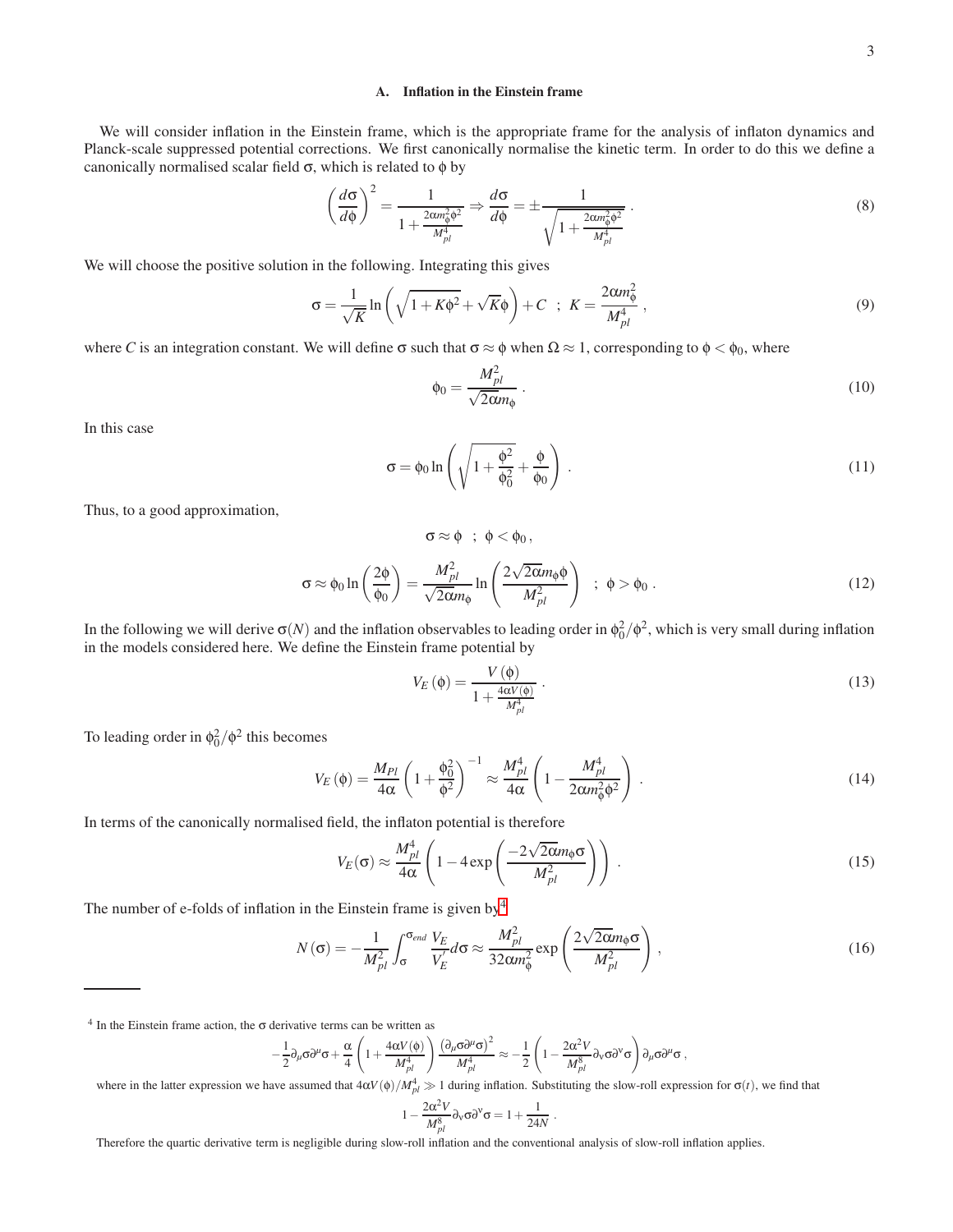end of slow-roll inflation. Therefore 
$$
\sigma(N)
$$
 is given by

<span id="page-3-0"></span>
$$
\sigma(N) \approx \frac{M_{pl}^2}{2\sqrt{2\alpha}m_{\phi}} \ln\left(\frac{32\alpha m_{\phi}^2 N}{M_{pl}^2}\right) \,. \tag{17}
$$

Eq. [\(12\)](#page-2-1) then implies that

$$
\phi(N) \approx 2\sqrt{N}M_{pl} \tag{18}
$$

On substituting  $\sigma(N)$  into the  $\eta$  and  $\varepsilon$  parameters in the Einstein frame, the leading-order slow-roll parameters and inflation observables are given by

$$
\varepsilon = \frac{M_{pl}^2}{2} \left( \frac{\frac{\partial V_E}{\partial \sigma}}{V_E} \right)^2 \approx \left( \frac{64 \alpha m_{\phi}^2}{M_{pl}^2} \right) \exp \left( -\frac{4\sqrt{2\alpha} m_{\phi} \sigma}{M_{pl}^2} \right) \Rightarrow \varepsilon \approx \frac{M_{pl}^2}{16 \alpha m_{\phi}^2} \frac{1}{N^2} ,\qquad (19)
$$

$$
\eta = M_{pl}^2 \frac{\frac{\partial^2 V_E}{\partial \sigma^2}}{V_E} \approx -\left(\frac{32 \alpha m_{\phi}^2}{M_{pl}^2}\right) \exp\left(-\frac{2\sqrt{2\alpha} m_{\phi} \sigma}{M_{pl}^2}\right) \Rightarrow \eta \approx -\frac{1}{N} ,\qquad (20)
$$

$$
n_s = 1 + 2\eta - 6\varepsilon \approx 1 - \frac{2}{N},\qquad(21)
$$

$$
r = 16\varepsilon \approx \frac{M_{pl}^2}{\alpha m_\phi^2} \frac{1}{N^2} \,,\tag{22}
$$

and

$$
\alpha_s = -\frac{dn_s}{dN} \approx -\frac{2}{N^2} \,. \tag{23}
$$

Note that

$$
\varepsilon \equiv \frac{1}{2N} \frac{\phi_0^2}{\phi^2(N)} \,, \tag{24}
$$

therefore very small  $\varepsilon$  corresponds to very small  $\phi_0^2/\phi^2$ . Our Einstein frame results for  $n_s$ ,  $r$  and  $\alpha_s$  are in complete agreement with those of the general analysis given in [\[1](#page-15-0)].

# B. End of Slow-Roll Inflation

 $\sigma_{end}$  is defined by  $|\eta(\sigma)| \approx 1$ . Assuming that slow-roll inflation ends when  $\sigma$  is on the plateau of the potential, we find that

$$
\sigma_{end} \approx \frac{M_{pl}^2}{2\sqrt{2\alpha}m_{\phi}} \ln\left(\frac{32\alpha m_{\phi}^2}{M_{pl}^2}\right) \,. \tag{25}
$$

The corresponding value of  $\phi$  at the end of inflation is

$$
\phi_{end} \approx \frac{M_{pl}^2}{2\sqrt{2\alpha}m_{\phi}} \exp\left(\frac{\sqrt{2\alpha}m_{\phi}\sigma_{end}}{M_{pl}^2}\right) = 2M_{pl}.
$$
\n(26)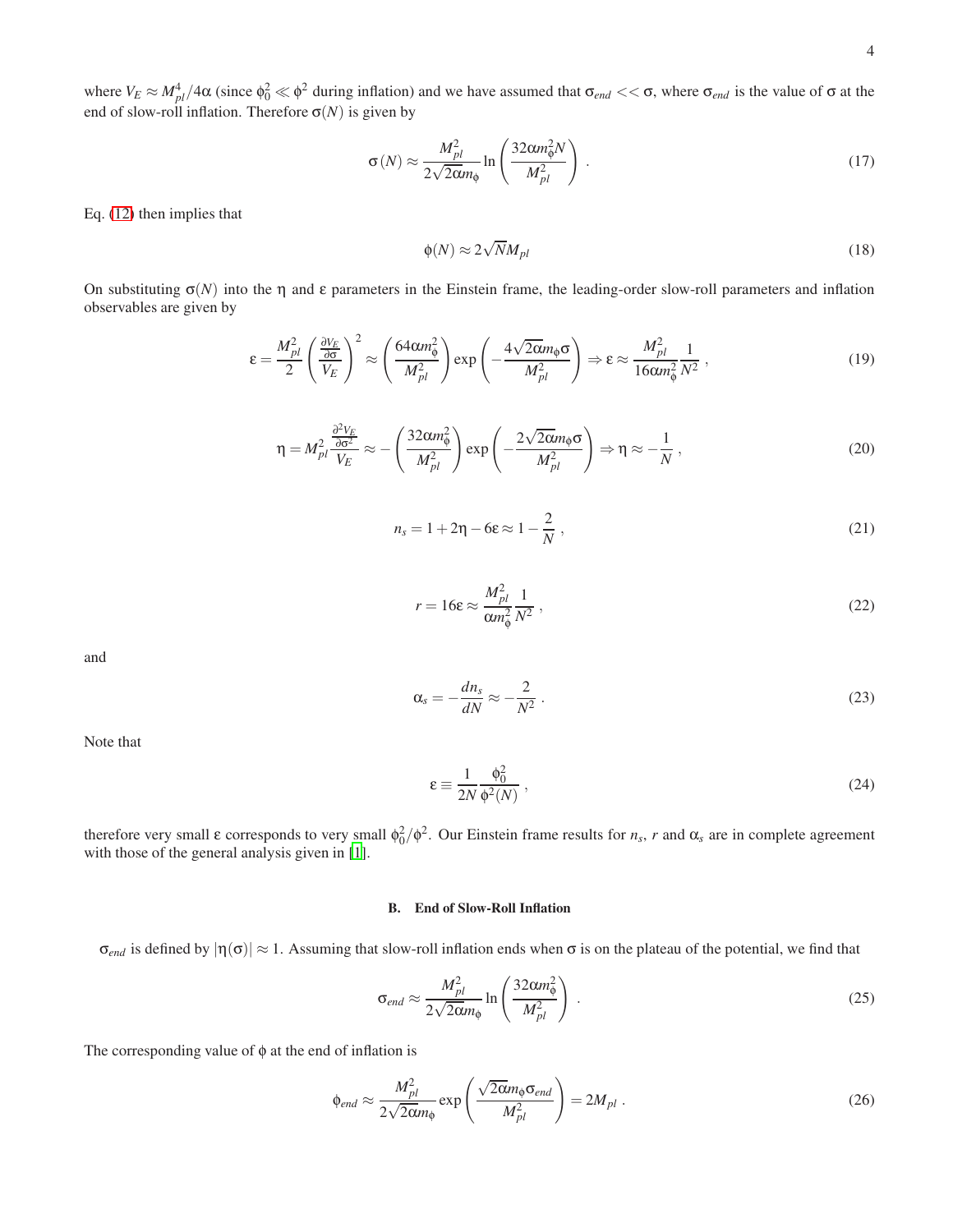### C. Power spectrum and *m*<sub>φ</sub>

On substituting our expression for  $\varepsilon(N)$  and  $V_E \approx M_{pl}^4/4\alpha$  into the standard expression for the power spectrum, we obtain

$$
P_R \equiv \frac{V_E}{24\pi^2 \epsilon M_{pl}^4} = \frac{m_{\phi}^2 N^2}{6\pi^2 M_{pl}^2} \Rightarrow m_{\phi} = \frac{\sqrt{6}\pi M_{pl} P_R^{1/2}}{N} \ . \tag{27}
$$

To find  $m_{\phi}$ , we use  $N = 60$  as an estimate for the Planck pivot scale for now, and the observed value of the power spectrum from Planck,  $P_R = 2.1 \times 10^{-9}$ , which gives

$$
m_{\phi} = 1.4 \times 10^{13} \,\text{GeV} \,. \tag{28}
$$

# III. SUB-PLANCKIAN φ 2 INFLATION AND PLANCK-SUPPRESSED POTENTIAL CORRECTIONS

In conventional  $\phi^2$  chaotic inflation, the inflaton field is greater than the Planck scale during inflation, with  $\phi \approx 15M_{pl}$  at  $N \approx 60$ . Beyond the question of super-Planckian field values in theories which seek to unify gravity with other forces - which suggest that such field values cannot be achieved [\[6](#page-15-5)] - there is also the question of how corrections associated with a UV completion of quantum gravity will affect inflation observables. In the following we will determine the constraints on the model from: (i) the requirement of a sub-Planckian inflaton during inflation, (ii) the effect of general Planck-scale suppressed potential corrections on inflation observables, and (iii) the effect of Planck-scale suppressed potential corrections in the case of a broken shift symmetry.

In the present model, the Planck energy is the energy at which quantum gravity fails in the Einstein frame, since this is the frame in which conventional GR applies and in which unitarity is violated at the Planck energy by graviton scattering. Therefore the Planck scale should be interpreted as the scale of the UV completion of gravity in the Einstein frame. In the following we will consider the sub-Planckian requirement and the Planck-scale potential corrections to apply in the Einstein frame.

In the case where the Planck scale is the cut-off scale of the effective theory of the UV completion of quantum gravity, all possible non-renormalisable operators which are consistent with the symmetries of the UV completion are expected to appear in the low-energy effective theory. Therefore all possible Planck-suppressed operators for the canonically normalised scalar  $\sigma$ should be added to the Einstein frame Lagrangian. We therefore consider non-renormalisable potential terms of the form

$$
\Delta V_E = \sum_n \frac{k_n \sigma^n}{M_{pl}^{n-4}} \,,\tag{29}
$$

where dimensionally we expect  $k_n \sim 1$ , and we will assume a symmetry  $\sigma \leftrightarrow -\sigma$  of the non-renormalisable terms, consistent with the  $\phi \leftrightarrow -\phi$  symmetry of the  $\phi^2$  potential<sup>[5](#page-4-0)</sup>. In the following we will focus on the leading-order potential correction, corresponding to  $n = 6$ 

<span id="page-4-1"></span>
$$
\Delta V_E = \frac{k\sigma^6}{M_{pl}^2} \,,\tag{30}
$$

where we have written  $k_6$  as  $k$ . Eq. [\(30\)](#page-4-1) is expected if there are no further symmetries of the complete theory to forbid it. In the case of conventional  $\phi^2$  chaotic inflation, it has been proposed that there could be a shift symmetry of the complete theory, φ → φ+*constant*, which is broken by the mass squared term in the renormalisable potential. In this case, any non-renormalisable corrections to the potential should vanish as  $m_{\phi}^2 \to 0$  and therefore should be proportional to  $m_{\phi}^2$ . The same assumption can be applied to the Palatini  $\phi^2 R^2$  model, since the Einstein frame potential vanishes as  $m_{\phi}^2 \to 0$ . Under the assumption that  $m_{\phi}^2$  is the shift symmetry-breaking parameter, the leading-order non-renormalisable term in the potential in the Einstein frame has the form

<span id="page-4-2"></span>
$$
\Delta V_E \approx \frac{m_{\phi}^2 \sigma^6}{M_{pl}^4} \tag{31}
$$

This term will have a weaker effect on the inflation observables. We will consider both possibilities Eq. [\(30\)](#page-4-1) and Eq. [\(31\)](#page-4-2) in the following.

<span id="page-4-0"></span><sup>&</sup>lt;sup>5</sup> Eq. [\(8\)](#page-2-2) is invariant under  $\phi \leftrightarrow -\phi$  and  $\sigma \leftrightarrow -\sigma$ . Therefore if the Jordan frame action is invariant under  $\phi \leftrightarrow -\phi$ , the transformed action will be invariant under  $\sigma \leftrightarrow -\sigma$ . This means that  $\sigma$  in the Einstein frame potential Eq. [\(15\)](#page-2-3) should be replaced by  $|\sigma|$  when  $\sigma < 0$ .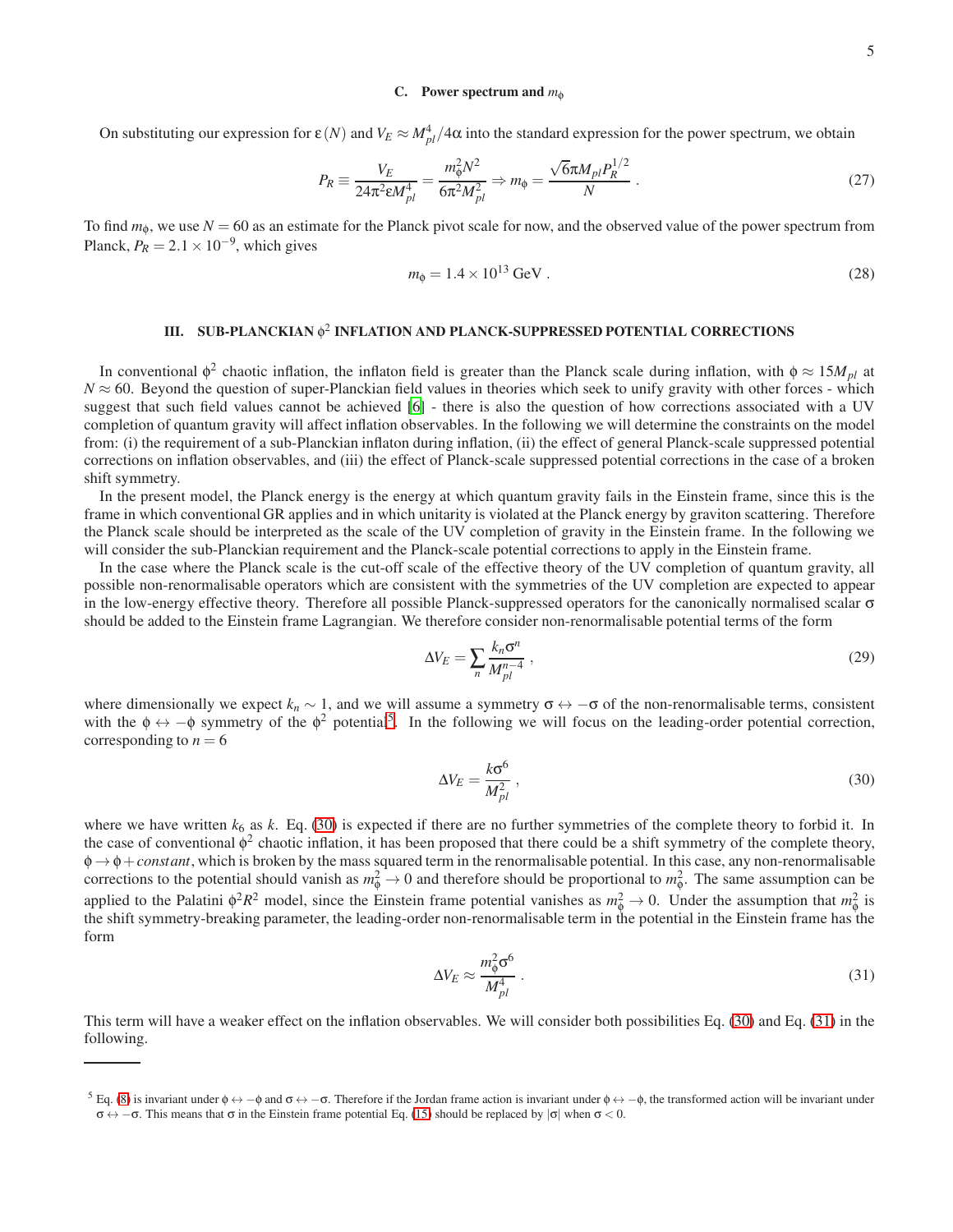# A. Bound on α from sub-Planckian σ during inflation

We first derive the constraint on  $\alpha$  by imposing that  $\sigma$  remains sub-Planckian during inflation

$$
\sigma(N) < M_{pl} \tag{32}
$$

Substituting the expression for  $\sigma(N)$ , Eq. [\(17\)](#page-3-0), we obtain the constraint

$$
\sqrt{\frac{2\alpha m_{\phi}^2}{M_{pl}^2}} > \frac{1}{2} \ln \left( \frac{32\alpha m_{\phi}^2 N}{M_{pl}^2} \right) \,. \tag{33}
$$

Using this constraint we find that, in order to keep  $\sigma$  sub-Planckian,  $\alpha$  must satisfy

<span id="page-5-0"></span>
$$
\alpha \stackrel{>}{\scriptstyle\sim} 10^{12} \ . \tag{34}
$$

While we should consider the sub-Planckian condition in the Einstein frame, we note that the condition Eq. [\(34\)](#page-5-0) can also be broadly understood in the Jordan frame as the condition for φ during inflation to be less than the effective Planck mass  $M_{pl,eff} \equiv \Omega M_{pl}$ , where the conformal factor is given by Eq. [\(7\)](#page-1-2). During inflation, the effective Planck mass is

$$
M_{pl,eff}^2 = \Omega^2 M_{pl}^2 \approx \frac{2\alpha m_{\phi}^2 \phi^2}{M_{pl}^2} \,. \tag{35}
$$

The condition that  $\phi < M_{pl\,eff}$  during inflation is therefore

$$
\alpha > \frac{M_{pl}^2}{2m_{\phi}^2} = 1.5 \times 10^{10} \,\text{GeV} \,. \tag{36}
$$

This condition is satisfied whenever the Einstein frame condition Eq. [\(34\)](#page-5-0) is satisfied. However, it is significantly weaker, showing that the sub-Planckian condition needs to be considered in the Einstein frame, where the Planck mass and its relation to gravity is well-defined.

#### B. Bound on  $\alpha$  from Planck-scale suppressed potential corrections

We next derive a lower bound on  $\alpha$  from the shift of the scalar spectral index due to the leading-order Planck-suppressed potential correction, Eq. [\(30\)](#page-4-1). In this case, the Einstein frame potential takes the form

$$
V_{TOT} \equiv V_E + \Delta V_E = V_E \left(\sigma\right) + \frac{k\sigma^6}{M_{pl}^2} \,. \tag{37}
$$

Since  $\epsilon \ll 1$  in the model of interest, the scalar spectral index is approximately

$$
n_s \approx 1 + 2\eta \tag{38}
$$

where

$$
\eta = M_{pl}^2 \frac{V_{TOT}^{\prime\prime}}{V_{TOT}} \approx M_{pl}^2 \frac{V_E^{\prime\prime} + \Delta V_E^{\prime\prime}}{V_E} \,, \tag{39}
$$

and where  $\Delta V_E \ll V_E$  such that  $V_{TOT} \approx V_E$ . The  $\eta$  shift is then given by

$$
\Delta \eta \approx M_{pl}^2 \frac{\Delta V_E^{\prime\prime}}{V_E} \Rightarrow \Delta \eta \approx \frac{120k\alpha}{M_{pl}^4} \sigma^4. \tag{40}
$$

Substituting  $\sigma(N)$  into this expression, we obtain

<span id="page-5-1"></span>
$$
\Delta \eta \approx \frac{30 M_{pl}^4 k}{m_{\phi}^4 \alpha} \ln^4 \left( \frac{4 \sqrt{2 \alpha} m_{\phi} \sqrt{N}}{M_{pl}} \right) \,. \tag{41}
$$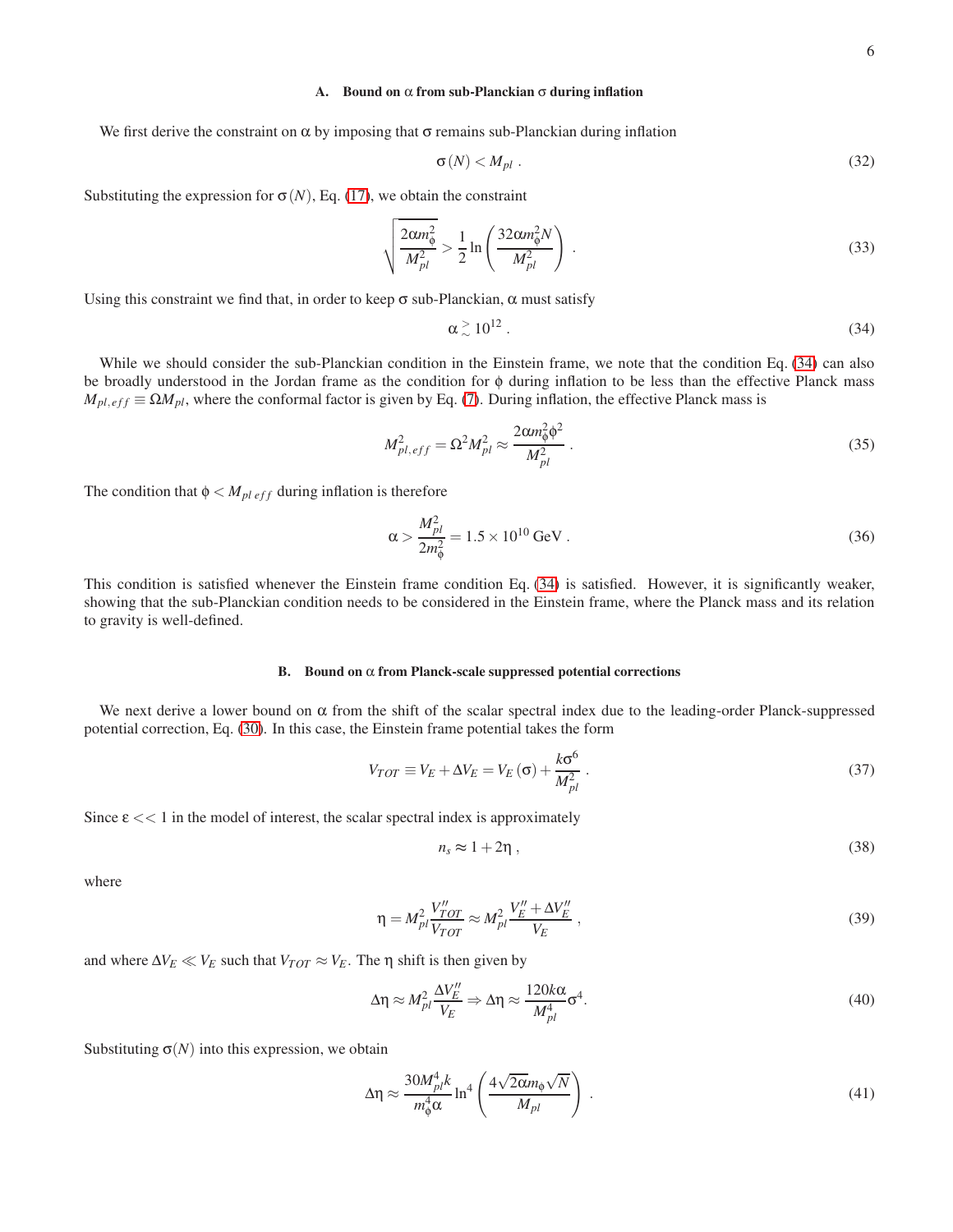In order to preserve the successful prediction of  $n<sub>s</sub>$  we impose the constraint

<span id="page-6-0"></span>
$$
|\Delta \eta| < 0.001 \tag{42}
$$

Using the value of  $m_{\phi}$  obtained earlier and  $k = 1$ , we find that constraint Eq. [\(42\)](#page-6-0) imposes the lower bound

$$
\alpha \stackrel{>}{\sim} 1.5 \times 10^{31} \tag{43}
$$

In this it is assumed that the expression for  $\sigma$  as a function of *N*, Eq. [\(17\)](#page-3-0), is unaffected by the potential correction, which is essential for the successful prediction of  $n_s$ . This requires that the contribution of  $\Delta V_E'$  to the  $\sigma$  field equation is small compared to that of  $V_E'$ . This can be stated more precisely by considering the expression for *N* 

$$
N = -\frac{1}{M_{pl}^2} \int_{\sigma}^{\sigma_{end}} \frac{V_{TOT}}{V'_{TOT}} d\sigma \approx -\frac{1}{M_{pl}^2} \int_{\sigma}^{\sigma_{end}} \frac{V_E}{V'_E \left(1 + \frac{\Delta V'_E}{V'_E}\right)} d\sigma \approx -\frac{1}{M_{pl}^2} \int_{\sigma}^{\sigma_{end}} \frac{V_E}{V'_E} \left(1 - \frac{\Delta V'_E}{V'_E}\right) d\sigma. \tag{44}
$$

Therefore  $|\Delta V_E^{\prime}/V_E^{\prime}| \approx 0.1$  will change *N* by  $|\Delta N/N| \sim 0.1$  and so  $|\Delta \eta| = |\Delta(1/N)| = |\Delta N|/N^2 \sim 0.001$ . Thus  $|\Delta \eta| \lesssim 0.001$ requires that  $|ΔV'_{E}(σ)| ≤ 0.1|V'_{E}(σ)|$ .  $ΔV'_{E}/V'_{E}$  is given by

$$
\frac{\Delta V_E'}{V_E'} = \frac{3k\sqrt{\alpha}}{\sqrt{2}m_{\phi}M_{pl}^4} \sigma^5 \exp\left(\frac{2\sqrt{2\alpha}m_{\phi}\sigma}{M_{Pl}^2}\right).
$$
\n(45)

Using  $\sigma(N)$  from Eq. [\(17\)](#page-3-0), this becomes

$$
\frac{\Delta V_E'}{V_E'} = \frac{3kN}{8\alpha} \frac{M_{pl}^4}{m_{\phi}^4} \ln^5 \left(\frac{32\alpha m_{\phi}^2 N}{M_{pl}^2}\right) \,. \tag{46}
$$

Therefore  $|\Delta V_E'(\sigma)| \lesssim 0.1|V_E'(\sigma)|$  is satisfied if

$$
\alpha \stackrel{>}{\sim} 10 \times \frac{3kN}{8} \frac{M_{pl}^4}{m_{\phi}^4} \ln^5 \left( \frac{32 \alpha m_{\phi}^2 N}{M_{pl}^2} \right) \,. \tag{47}
$$

With  $N = 60$  and  $k = 1$ , this requires that

$$
\alpha \stackrel{>}{\scriptstyle\sim} 1.2 \times 10^{32} \,. \tag{48}
$$

Therefore the condition that the scalar spectral index is not significantly changed by Planck-suppressed potential corrections requires that  $\alpha \stackrel{\text{>}}{\sim} 10^{32}$ .

#### C. Bound on  $\alpha$  from Planck-scale potential corrections with a shift symmetry

The leading-order Planck-suppressed corrections in the Einstein frame in the case of a shift symmetry is

$$
\Delta V_E \approx \left(\frac{m_{\phi}^2}{M_{pl}^2}\right) \frac{\sigma^6}{M_{pl}^2} \,. \tag{49}
$$

The effective value of *k* in Eq. [\(41\)](#page-5-1) is then modified from  $k \sim 1$  to

$$
k \sim \frac{m_{\phi}^2}{M_{pl}^2} \tag{50}
$$

We follow the same treatment as before to calculate the lower bound on  $\alpha$  needed to suppress the shift of the scalar spectral index. In this case we find that the condition that  $n<sub>s</sub>$  is not significantly changed becomes

$$
\alpha \stackrel{>}{_{\sim}} 3.6 \times 10^{19} \,. \tag{51}
$$

Therefore the scalar spectral index will remain in agreement with Planck if  $\alpha \gtrsim 10^{20}$ .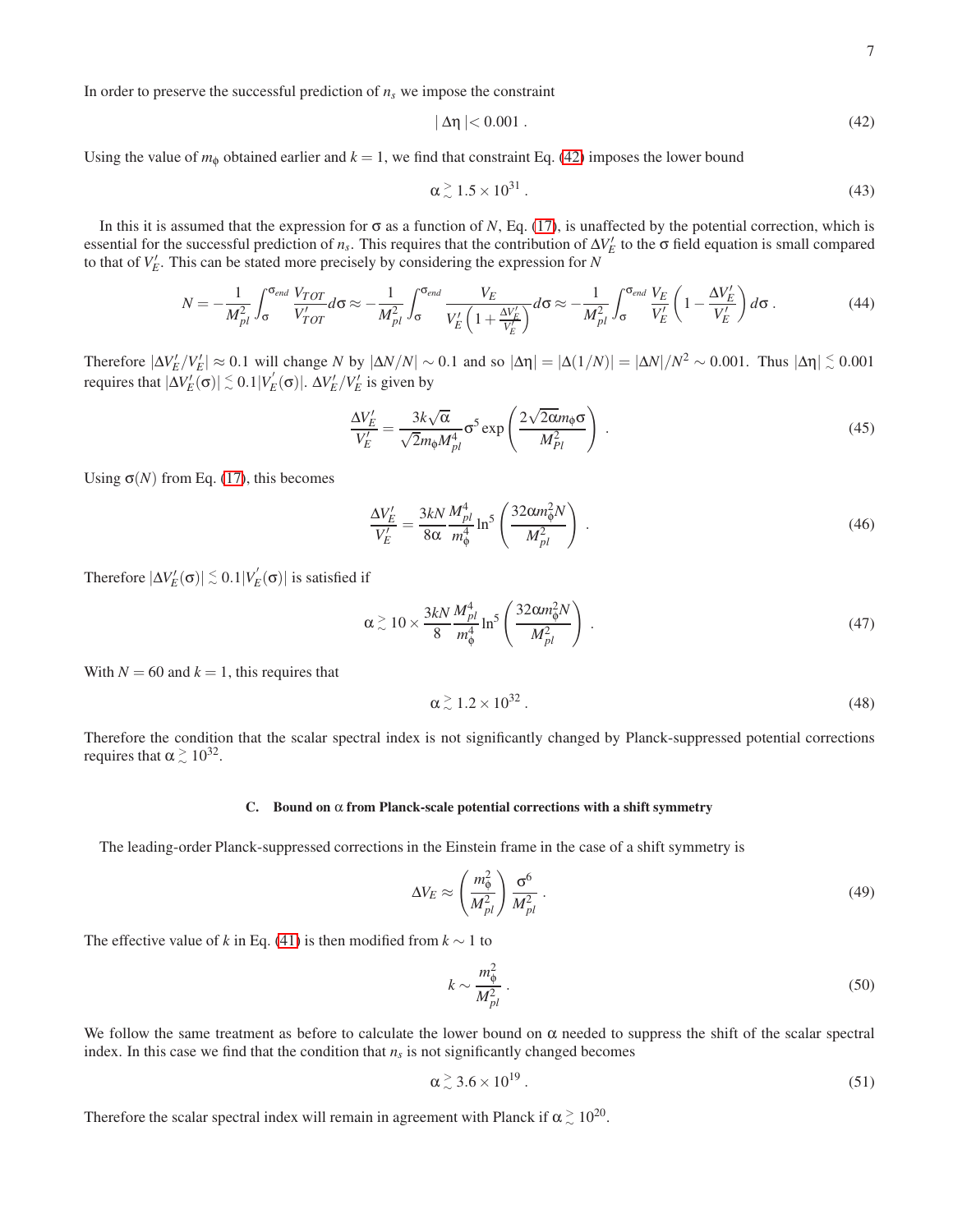# IV. INSTANTANEOUS REHEATING TEMPERATURE *TR max* AND *n<sup>s</sup>*

In order to accurately determine the prediction for *n<sup>s</sup>* at the Planck pivot scale, we need to know the corresponding value of *N*. This will depend on the value of the expansion rate in the Einstein frame during inflation and the reheating temperature.

We first show that inflation ends and rapid oscillations of  $\sigma$  begin when the inflaton is clearly on the plateau of the potential. The value of the inflaton field at which the inflaton transitions from the plateau to a  $\sigma^2$  potential is  $\sigma_0$ , where

$$
\sigma_0 \approx \phi_0 = \frac{M_{pl}^2}{\sqrt{2\alpha}m_\phi} \,. \tag{52}
$$

Therefore

$$
\frac{\sigma_{end}}{\sigma_0} \approx \frac{1}{2} \ln \left( \frac{32 \alpha m_{\phi}^2}{M_{pl}^2} \right) \,. \tag{53}
$$

The value of  $32\alpha m_\phi^2/M_{pl}^2$  ranges from  $1100$  to  $1.1\times10^{23}$  for  $\alpha$  from  $10^{12}$  to  $10^{32}$  (corresponding to the range of lower bounds on α from the sub-Planckian limit to the limit from generally suppressed Planck potential corrections). This implies that σ*end*/σ<sup>0</sup> ranges from 3.5 to 26.5. Therefore inflation ends when σ is clearly on the plateau,  $σ_{end} > σ_0$ . The Hubble parameter at the end of inflation in the Einstein frame,  $\tilde{H}$ , is therefore the same as  $\tilde{H}$  during inflation,

$$
\tilde{H} \approx \left(\frac{V_E}{3M_{pl}^2}\right)^{\frac{1}{2}} \approx \frac{M_{pl}}{\sqrt{12\alpha}}\,,\tag{54}
$$

where  $V_E \approx M_{pl}^4/4\alpha$  on the plateau.

The energy density during inflation converts to rapid oscillations of the field once slow roll inflation ends at σ*end* . The assumption that the energy density during inflation,  $\tilde{p} = V_E$ , instantly decays to radiation then gives the maximum possible reheating temperature,  $T_{R \text{ max}}$ , which is related to  $\tilde{\rho}$  by

$$
\tilde{\rho} \equiv 3M_{pl}^2 \tilde{H}^2 = \frac{\pi^2}{30} g \left( T_{R \max} \right) T_{R \max}^4 \,. \tag{55}
$$

Therefore

$$
T_{R\max} = \left(\frac{15}{2\pi^2 g(T_{R\max})}\right)^{1/4} \frac{M_{pl}}{\alpha^{1/4}}.
$$
 (56)

Assuming instantaneous reheating at the end of inflation and a constant value of  $\tilde{H}$  during inflation, the number of e-foldings of inflation at which a present length scale  $\lambda_0$  exits the horizon is

$$
N = \ln \left[ \left( \frac{g_s(T_0)}{g_s(T_{R\max})} \right)^{\frac{1}{3}} \frac{T_0 \lambda_0 \tilde{H}}{T_{R\max}} \right],
$$
\n(57)

where  $T_0$  is the present Cosmic Microwave Background (CMB) temperature. Therefore the number of e-folds *N* corresponding to  $\lambda_0$  is

$$
N = \ln\left[\left(\frac{g_s(T_0)}{g_s(T_{R\max})}\right)^{\frac{1}{3}} \left(\frac{\pi^2 g(T_{R\max})}{1080\alpha}\right)^{\frac{1}{4}} T_0 \lambda_0\right].
$$
 (58)

The Planck pivot scale corresponds to  $k = 2\pi/\lambda_0 = 0.05 \text{ Mpc}^{-1} = 3.2 \times 10^{-40} \text{ GeV}$ , therefore  $\lambda_0 = 2\pi/k = 2.0 \times 10^{40} \text{ GeV}^{-1}$ . The present CMB temperature is  $T_0 = 2.4 \times 10^{-13}$  GeV. With  $g(T_{R \text{ max}}) = 106.75$  for the Standard Model degrees of freedom and  $g_s(T_0) = 3.91$ , we obtain

$$
N = \ln \left[ \frac{1.6 \times 10^{27}}{\alpha^{\frac{1}{4}}} \right] = 62.63 - \frac{1}{4} \ln(\alpha) \tag{59}
$$

This value of *N* for a given  $\alpha$  will be used later to calculate the value of  $n_s$  for comparison with the observed results from Planck.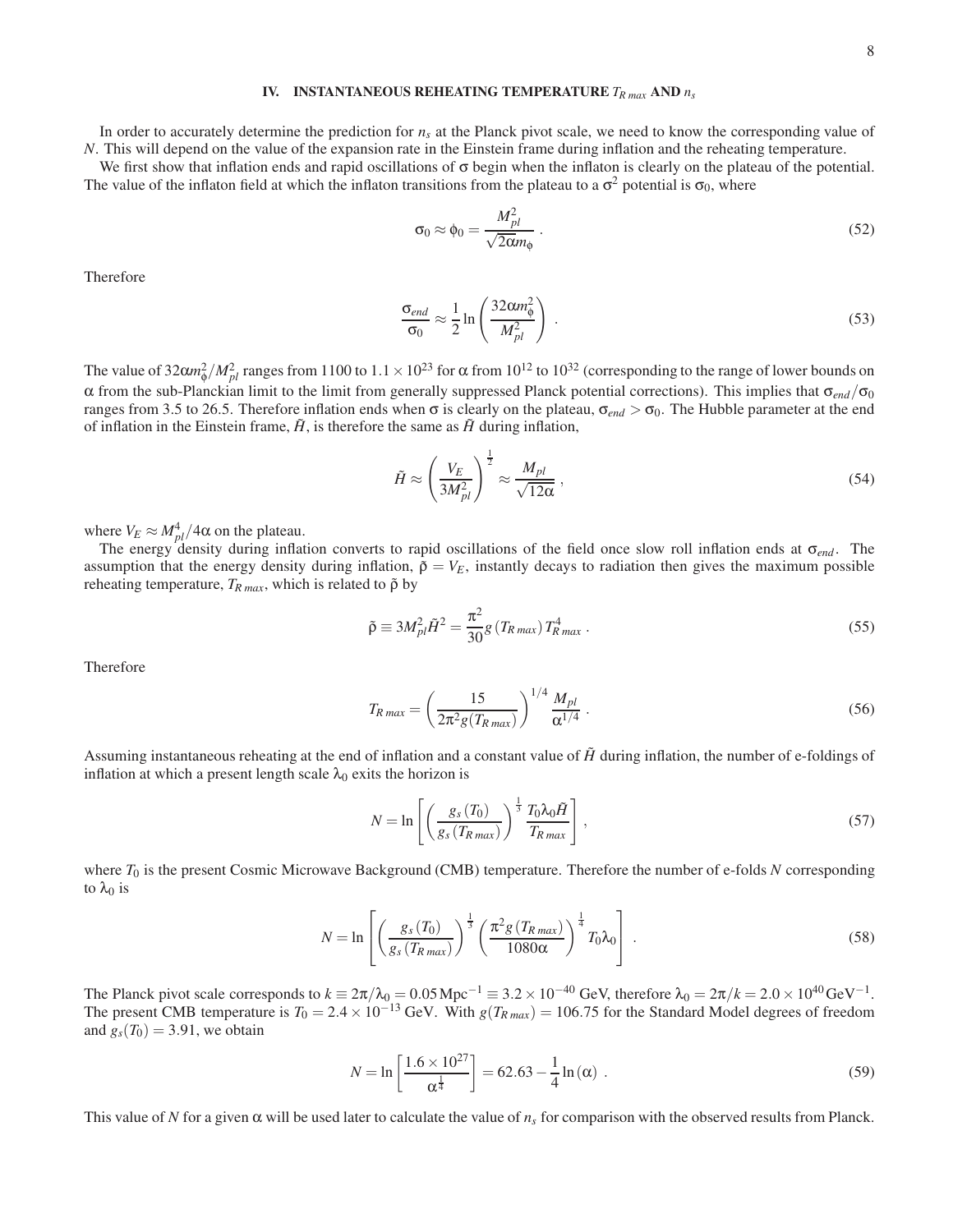## V. CONSISTENCY WITH UNITARITY CONSERVATION

In the Einstein frame, the Lagrangian term responsible for unitarity violation is

$$
\frac{\alpha}{4M_{pl}^4} \frac{(\partial_\mu \phi \partial^\mu \phi)^2}{\left(1 + \frac{4\alpha V(\phi)}{M_{pl}^4}\right)}\tag{60}
$$

In terms of the canonically normalised field σ, this becomes

$$
\frac{\alpha}{4} \frac{(\partial_{\mu}\sigma \partial^{\mu}\sigma)^{2}}{M_{pl}^{4}} \left(1 + \frac{4\alpha V(\phi)}{M_{pl}^{4}}\right) \,. \tag{61}
$$

Expanding the rescaled canonically normalised inflaton field  $\sigma$  about the classical inflaton background  $\bar{\sigma}(t)$ 

$$
\sigma = \bar{\sigma}(t) + \delta\sigma \,,\tag{62}
$$

where  $\delta\sigma$  describes the quantum perturbations around the classical background, we obtain the interaction term

$$
\frac{\alpha}{4} \frac{(\partial_{\mu} \delta \sigma \partial^{\mu} \delta \sigma)^{2}}{M_{pl}^{4}} \left(1 + \frac{4\alpha V(\bar{\phi})}{M_{pl}^{4}}\right) ,
$$
\n(63)

where  $\bar{\phi} = \phi(\bar{\sigma})$ . The amplitude for  $\delta\sigma \delta\sigma \rightarrow \delta\sigma \delta\sigma$  scattering is therefore dimensionally given by

$$
|\mathcal{M}| \approx \frac{\alpha}{4} \frac{\tilde{E}^4}{M_{pl}^4} \left( 1 + \frac{4\alpha V(\bar{\phi})}{M_{pl}^4} \right) ,
$$
 (64)

where  $\tilde{E}$  is the energy calculated in the Einstein frame. Unitarity is violated for the scattering process once  $|\mathcal{M}| \gtrsim 1$ . This happens once  $\tilde{E} \gtrsim \tilde{\Lambda}$ , where  $\tilde{\Lambda}$  is the unitarity cutoff in the Einstein frame. Therefore

<span id="page-8-0"></span>
$$
\tilde{\Lambda} \approx \frac{\sqrt{2}M_{pl}}{\alpha^{\frac{1}{4}}} \frac{1}{\left(1 + \frac{4\alpha V(\tilde{\phi})}{M_{pl}^4}\right)^{\frac{1}{4}}} \,. \tag{65}
$$

In this expression, the value of  $V(\bar{\phi})$  at *N* e-foldings is given by  $V(\bar{\phi}) = 2m_{\phi}^2 M_{pl}^2 N$ . Therefore, using  $4\alpha V(\bar{\phi})/M_{pl}^4 \gg 1$ , we obtain

$$
\tilde{\Lambda} \approx \frac{M_{pl}^2}{\alpha^{1/2} \left(2m_{\phi}^2 M_{pl}^2 N\right)^{1/4}}\,. \tag{66}
$$

The minimum condition that needs to be satisfied to keep unitarity violation in check is that the energy scale of the quantum fluctuations during inflation, which is approximately equal to the Hubble expansion rate calculated in the Einstein frame,  $\hat{H}$ , should be less than the value of the cutoff scale during inflation,  $\tilde{H} < \tilde{\Lambda}$ . With  $\tilde{H} = M_{pl}/(12\alpha)^{1/2}$ , this requires that

$$
\left(\frac{m_{\phi}^2}{M_{pl}^2}\right) N \stackrel{\scriptstyle <}{\phantom{}_{\sim}} 72\ .
$$
\n(67)

Since  $m_{\phi}^2 / M_{pl}^2 \approx 3.4 \times 10^{-11}$ , this is easily satisfied. Therefore the Palatini  $\phi^2 R^2$  inflation model is easily consistent with the condition for unitarity conservation during inflation.

It is also interesting to calculate the unitarity violation scale in the present vacuum. This is given by setting  $4\alpha V/M_{pl}^4 = 0$  in Eq. [\(65\)](#page-8-0), which gives

$$
\Lambda = \frac{\sqrt{2}M_{pl}}{\alpha^{1/4}}\,. \tag{68}
$$

For the model to be consistent with unitarity, either new physics must enter at a φ particle scattering energy below  $\Lambda$ , or the scattering must become non-perturbative but unitary at this energy.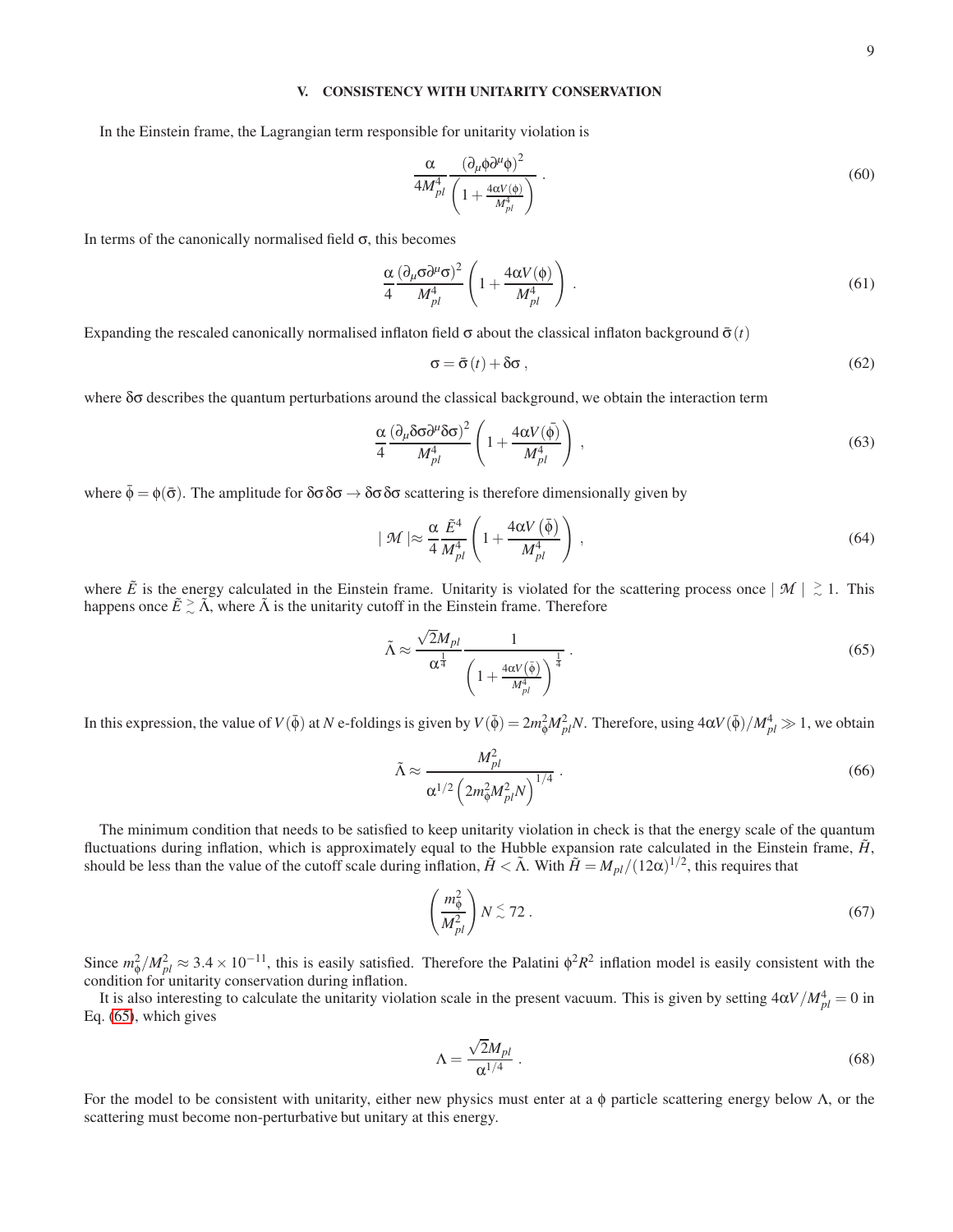# VI. RESULTS FOR THE CASE OF INSTANTANEOUS REHEATING

In Figure 1 we show the value of *n<sub>s</sub>* as a function of α, together with the 1-σ and 2-σ bounds from Planck. In Table 1 we give the values of the scalar spectral index,  $n_s$ , the tensor-to-scalar ratio, r, the number of e-folds corresponding to the Planck pivot scale, *N*, the instantaneous reheating temperature,  $T_{R \text{ max}}$ , the inflaton at *N* e-foldings,  $\sigma(N)$ , the Hubble parameter at the end of inflation,  $\hat{H}$ , the unitarity cutoff in the Einstein frame,  $\hat{\Lambda}$ , and the unitarity cutoff in the present vacuum,  $\Lambda$ , for the different lower bounds on α derived in our discussion.



FIG. 1.  $n_s$  as a function of α. The Planck best-fit and 1-σ and 2-σ bounds are also shown.

| $\alpha$ |  | $N  T_{R max}/{\rm GeV} \sigma(N)/{\rm GeV} $ $\tilde{H}/{\rm GeV}$ $\tilde{A}/{\rm GeV}$ $\tilde{A}/{\rm GeV}$                                                                      |    |                                        |  |
|----------|--|--------------------------------------------------------------------------------------------------------------------------------------------------------------------------------------|----|----------------------------------------|--|
|          |  | $10^{12}$ 0.9641 9.5 × 10 <sup>-6</sup> 55.7 7.0 × 10 <sup>14</sup> 1.5 × 10 <sup>18</sup> 6.9 × 10 <sup>11</sup> 3.1 × 10 <sup>14</sup> 3.4 × 10 <sup>15</sup>                      |    |                                        |  |
|          |  | $\left[10^{20}\right]0.9609\left[1.1\times10^{-13}\right]51.1\left[7.0\times10^{12}\right]4.3\times10^{14}\left[6.9\times10^{7}\right]3.1\times10^{10}\left[3.4\times10^{13}\right]$ |    |                                        |  |
|          |  | $\left[10^{32}\right]0.9548\left[1.5\times10^{-25}\right]44.2\left[7.0\times10^{9}\right]8.0\times10^{8}$                                                                            | 70 | $3.3 \times 10^4$ 3.4 $\times 10^{10}$ |  |

TABLE I. The scalar spectral index, *ns*, the tensor-to-scalar ratio, *r*, the number of e-folds corresponding to the Planck pivot scale, *N*, the instantaneous reheating temperature,  $T_{R max}$ ,  $\sigma(N)$ , the Hubble parameter at the end of inflation,  $\hat{H}$ , the unitarity cutoff in the Einstein frame,  $\tilde{\Lambda}$ , and the unitarity cutoff in the present vacuum,  $\Lambda$ , as a function of the lower bound on  $\alpha$ .

We find agreement between the  $n_s$  values and the 2018 Planck analysis for two out of three of the values of  $\alpha$  considered. The value of the scalar spectral index and 1-σ errors from the 2018 analysis [\[7\]](#page-15-6), assuming as priors ΛCDM and no running of the spectral index, is

$$
n_s = 0.9649 \pm 0.0042 \tag{69}
$$

with the 2- $\sigma$  lower bound given by  $n_s > 0.9565$ . It is clear that the values of the scalar spectral index for  $\alpha = 10^{12}$  and  $\alpha = 10^{20}$ are easily within 1-σ agreement with Planck. The case with  $\alpha = 10^{32}$ , corresponding to Planck suppressed corrections with no shift symmetry, is slightly below the 2-σ lower bound from Planck for ΛCDM. We note that the status of the ΛCDM analysis is presently unclear due to the *H*<sup>0</sup> tension between local distance and Planck CMB determinations of *H*0. As a result, we can really only conclude that  $\alpha = 10^{32}$  is likely to be close to the 2- $\sigma$  lower bound on  $n_s^6$  $n_s^6$ .

<span id="page-9-0"></span><sup>6</sup> In [\[8](#page-15-7)], the *H*<sup>0</sup> problem is addressed by including a time-dependent dark energy equation of state, which modifies the 1-σ bound on *n<sup>s</sup>* . For example, for the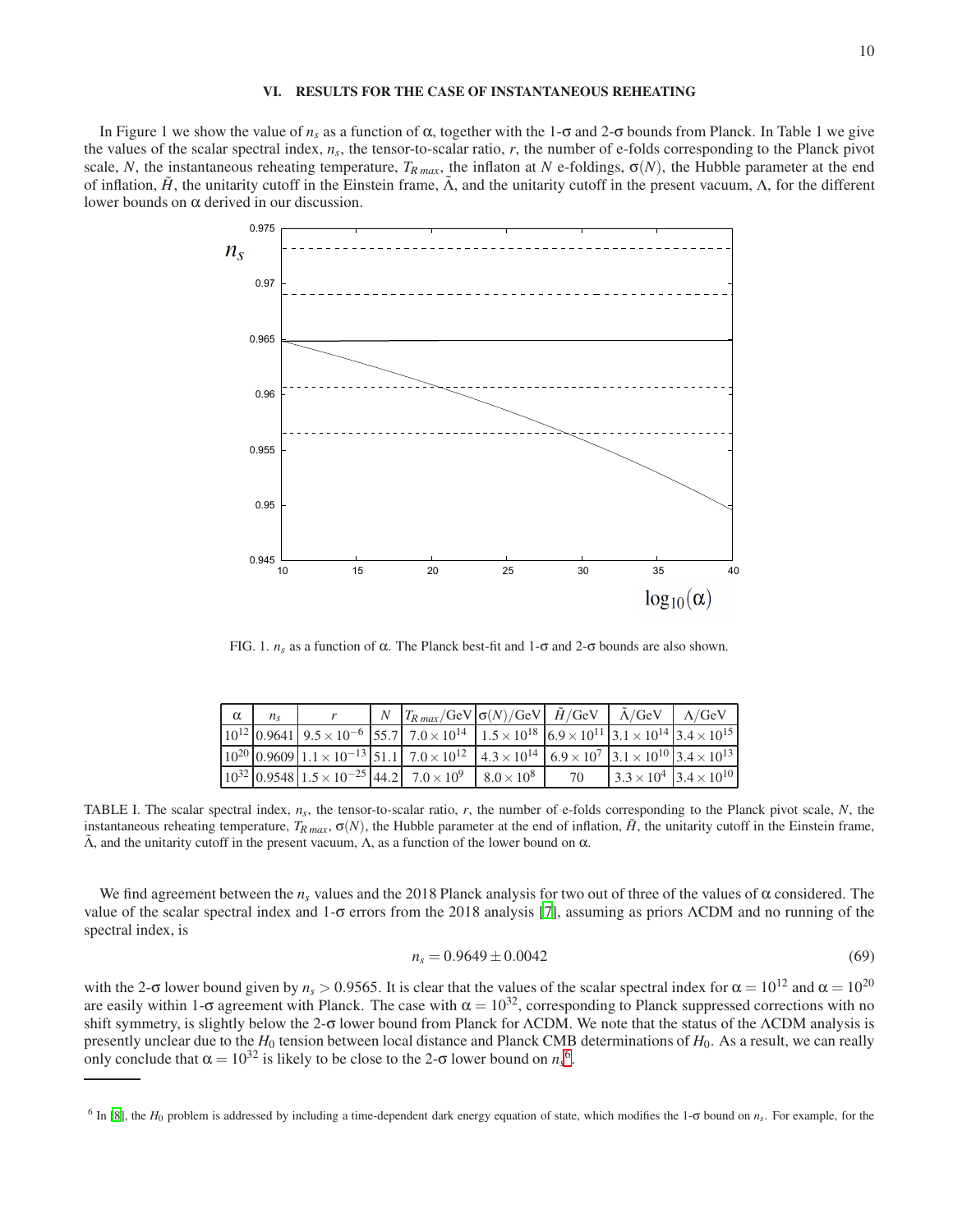The post-inflation cosmology of the model is quite conventional, in spite of the large values of  $\alpha$  considered, with reheating temperatures approximately in the range  $10^{10} - 10^{15}$  GeV in the case of instantaneous reheating. We will consider some specific reheating mechanisms in the next section.

In general, the tensor-to-scalar ratio is highly suppressed in models which have sub-Planckian values for  $\sigma$ , with  $r \lesssim 10^{-5}$ . This will be unobservable in the next generation of CMB experiments, which have a sensitivity  $\delta r \sim 10^{-3}$ .

We have already noted that the value of  $\tilde{H}$  during inflation is consistent with the minimal condition for unitarity conservation during inflation,  $\tilde{H} < \tilde{\Lambda}$ . A stronger condition for the model to be safe with respect to unitarity violation would be that the field  $\sigma$  is less than  $\Lambda$ . However, this is not satisfied in these models. Therefore, either non-renormalisable potential corrections due to the new physics of unitarity conservation, scaled by  $\tilde{\Lambda}$ , would have to be suppressed, or unitarity conservation at high energies would have to be due to strong coupling in scattering processes at  $\tilde{E} > \tilde{\Lambda}$ , without the need for new physics and the associated potential corrections.

It is interesting to consider the possible implications of  $\alpha \approx 10^{32}$  being marginally excluded by CMB data. In this case, a small correction to the potential would be necessary to increase  $n_s$  and bring the model into agreement with observation. If  $\alpha$  is close to  $10^{32}$ , the Planck-suppressed corrections could themselves modify the predicted spectral index. In this interpretation of the tension between the model and observation, the value of  $\alpha$  would be fixed by the observed spectral index to be approximately  $10^{32}$ . Alternatively, quantum corrections associated with the couplings of the inflaton to Standard Model particles, which are necessary for reheating, could modify the potential and so increase *n<sup>s</sup>* . We will discuss this possibility further in the next section. The tension between the model and observation could also be resolved if the dimensionless coupling *k* in the Planck-suppressed operator Eq. [\(30\)](#page-4-1) were smaller than 1. For example, if  $k \sim 0.001$  rather than  $k \sim 1$  then the lower bound would become  $\alpha \gtrsim 10^{29}$ and the model would be within the 2-σ lower bound. A smaller value of *k* ∼ 0.001 is appropriate if we take the view that the interaction Eq. [\(30\)](#page-4-1) should include a combinatorial factor 1/6!, so that the coupling in the corresponding Feynman rule is of the order of  $1/M_{pl}^2$ .

### VII. REHEATING MECHANISMS, QUANTUM CORRECTIONS AND CONDENSATE STABILITY

So far we have considered the case of instantaneous reheating. The process of reheating to produce thermal Standard Model degrees of freedom will depend upon how the inflaton couples to the Standard Model. We will consider two natural couplings of a singlet inflaton to the Standard Model and its natural extension to include right-handed neutrinos: a Higgs portal coupling and a coupling to right-handed neutrinos,

$$
\frac{\lambda_{\phi H}}{2} \phi^2 |H|^2 + \left( \frac{\lambda_{\phi N}}{2} \phi \bar{N}_R^c N_R + h.c. \right) \,. \tag{70}
$$

These couplings will produce corrections to the inflaton potential, which will impose upper bounds on the couplings. We therefore first consider the 1-loop effective potential due to these couplings and the upper bound from the requirement that the 1-loop correction does not affect the prediction for the spectral index.

# A. The 1-loop effective potential and *ns*

We will calculate the 1-loop effective potential in the Jordan frame and then transfer the complete effective potential to the Einstein frame. The 1-loop effective potential in the Jordan frame is given by the Coleman-Weinberg expression[7](#page-10-0)

$$
\Delta V_{CW}(\phi) = \sum_{i} \pm \frac{M_i^4(\phi)}{64\pi^2} \ln \left( \frac{M_i(\phi)^2}{\mu^2} \right) , \qquad (71)
$$

where the sum is over bosonic and fermionic degrees of freedom, with  $a + (-)$  sign for bosons (fermions). The complete Jordan frame effective potential is then

$$
V_{TOT}(\phi) = V(\phi) + \Delta V_{CW}(\phi) \tag{72}
$$

case of Planck CMB + Pantheon supernova data, the  $n_s$  value is altered from 0.9653  $\pm$  0.0046 to 0.9641  $\pm$  0.0048, corresponding to a shift in the 2-σ lower bound from 0.9561 to 0.9545. This would bring the  $\alpha = 10^{32}$  result to within the 2- $\sigma$  range.

<span id="page-10-0"></span><sup>&</sup>lt;sup>7</sup> The  $\alpha R^2/4$  term in the action could contribute terms proportional to  $\alpha$  to the Jordan frame effective potential. However, since these  $\alpha$ -dependent terms are in addition to the Coleman-Weinberg potential, they will not affect the requirement that the Jordan frame Coleman-Weinberg potential should not perturb the predictions of the model.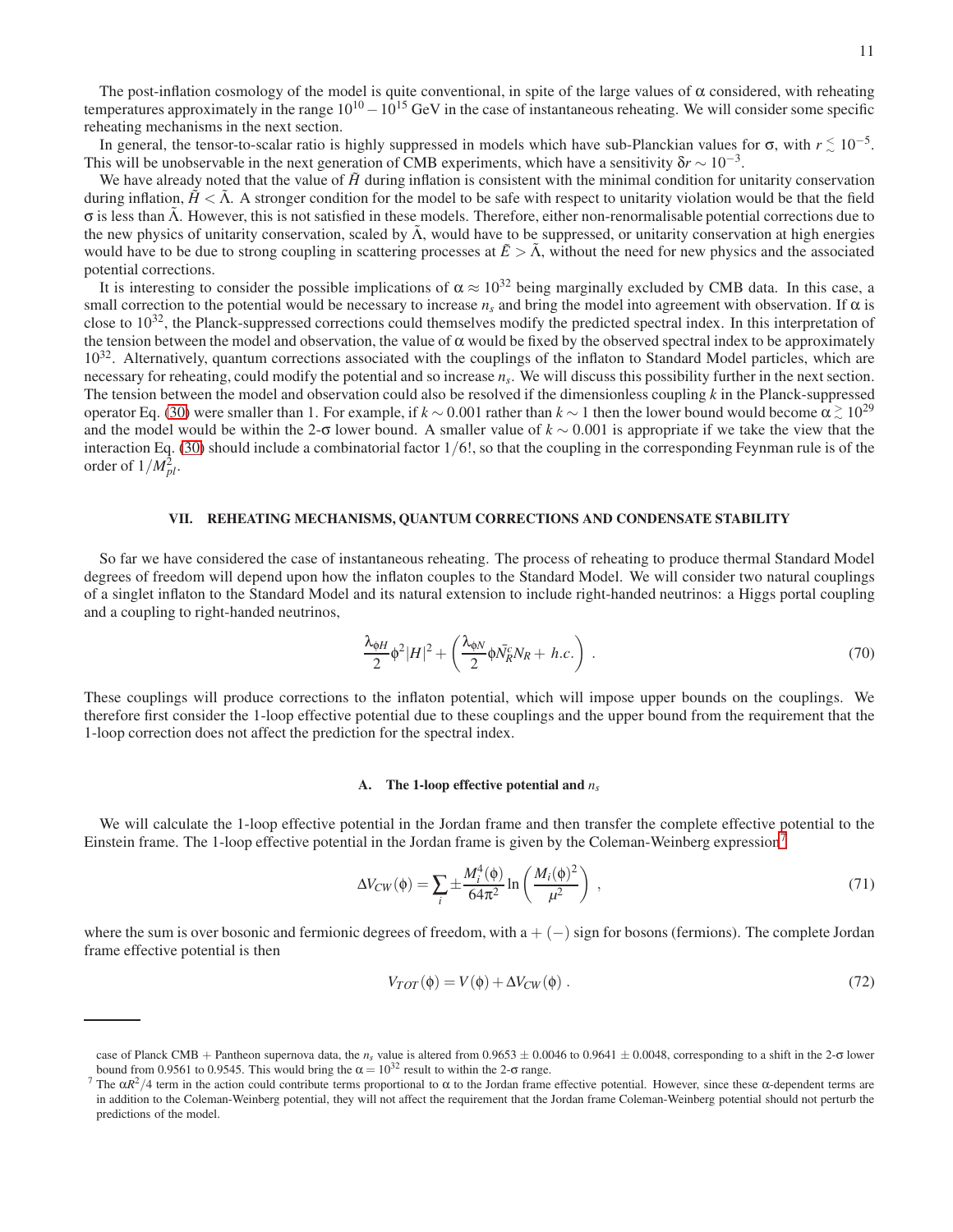Since in this case the potential corrections ∆*VCW* are defined in the Jordan frame, we can use the equivalence, demonstrated in [\[1](#page-15-0)], of the spectral index calculated for the conventional chaotic inflation model with potential  $V_{TOT}(\phi)$  to that of the Palatini  $R^2$ model based on  $V_{TOT}(\phi)$ . The spectral index is then

$$
n_s = 1 + 2\overline{\eta} - 6\overline{\varepsilon} \,,\tag{73}
$$

where

$$
\overline{\eta} = M_{pl}^2 \frac{\partial^2 V_{TOT}}{\partial \phi^2} \quad ; \quad \overline{\epsilon} = \frac{M_{pl}^2}{2} \left( \frac{\partial V_{TOT}}{\partial \phi} \right)^2 \,, \tag{74}
$$

and  $\phi(N) = 2\sqrt{N}M_{pl}$ . Keeping terms to leading order in  $\Delta V_{CW}$ , the shift of the spectral index due to the 1-loop correction is given by

$$
\Delta n_s = 2\overline{\eta} \left( \frac{\Delta V_{CW}''}{V''} - \frac{\Delta V_{CW}}{V} \right) - 6\overline{\epsilon} \left( \frac{2\Delta V_{CW}'}{V'} - \frac{2\Delta V_{CW}}{V} \right) \,. \tag{75}
$$

The resulting corrections to  $n_s$  from  $\lambda_{\phi H}$  and  $\lambda_{\phi N}$  are then

$$
\Delta n_{sH} = \frac{M_{pl}^2}{2\pi^2} \frac{\lambda_{\phi H}^2}{m_{\phi}^2} \left[ 1 - \ln \left( \frac{\lambda_{\phi H} \phi^2}{\mu^2} \right) \right]
$$
(76)

and

$$
\Delta n_{sN} = -\frac{M_{pl}^2}{4\pi^2} \frac{\lambda_{\phi N}^4}{m_{\phi}^2} \left[ 1 - \ln \left( \frac{\lambda_{\phi N}^2 \phi^2}{\mu^2} \right) \right] \,. \tag{77}
$$

We will choose the renormalisation scale  $\mu$  such that the logarithmic term in the correction is zero when  $\phi = \phi(N)$ , where *N* corresponds to the Planck pivot scale, with  $m_{\phi}$  then defined at this scale. We should also include a tree-level  $\lambda_{\phi}\phi^4$  term in the renormalisable potential, so we are assuming that this is zero or negligible at the renormalisation scale in order to be consistent with the  $\phi^2$  classical potential upon which the model is based. The corrections are then

$$
\Delta n_{sH} = \frac{\lambda_{\phi H}^2}{2\pi^2} \frac{M_{pl}^2}{m_{\phi}^2} \tag{78}
$$

and

$$
\Delta n_{sN} = -\frac{\lambda_{\phi N}^4}{4\pi^2} \frac{M_{pl}^2}{m_{\phi}^2} \tag{79}
$$

Requiring that  $|\Delta n_s| < 0.001$ , we obtain the upper bounds

$$
\lambda_{\phi H} < \left(\frac{0.001 \times 2\pi^2 m_{\phi}^2}{M_{pl}^2}\right)^{1/2} = 8.2 \times 10^{-7} \tag{80}
$$

and

$$
\lambda_{\phi N} < \left(\frac{0.001 \times 4\pi^2 m_{\phi}^2}{M_{pl}^2}\right)^{1/4} = 1.1 \times 10^{-3} \tag{81}
$$

We note that the quantum correction to the potential could increase the spectral index and so allow values of  $\alpha$  greater than 10<sup>32</sup> to be in agreement with the 2-σ Planck lower bound on *n<sup>s</sup>* . For this to happen, ∆*n<sup>s</sup>* must be positive, which is true for the correction due to the Higgs portal coupling.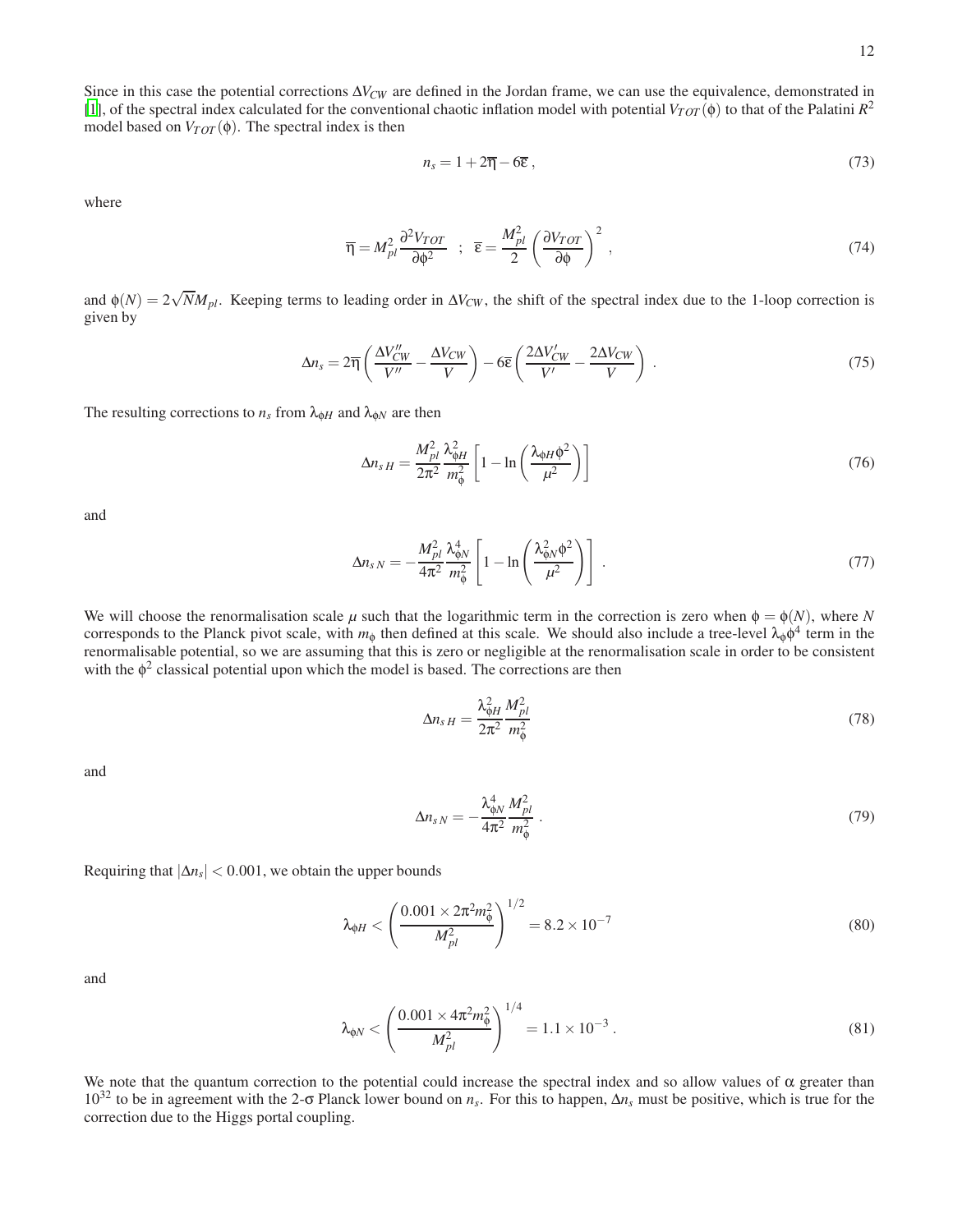### B. Reheating via decay to right-handed neutrinos

Since we will be considering a condensate in the regime  $\phi < \phi_0$ , the Jordan and Einstein frames become equivalent, with  $\sigma \approx \phi$ . Therefore we will discuss reheating in terms of φ when  $\phi < \phi_0$ .

Assuming that the right-handed neutrino mass is small compared to *m*φ, the decay rate of the φ scalars to right-handed neutrinos is given by

$$
\Gamma_{\phi \to NN} = \frac{\lambda_{\phi N}^2 m_{\phi}}{16\pi} \,. \tag{82}
$$

The condition for instantaneous reheating is that

$$
\Gamma_{\phi \to NN} > \tilde{H} = \frac{M_{pl}}{\sqrt{12\alpha}} \,. \tag{83}
$$

This is satisfied if

$$
\lambda_{\phi N} > \left(\frac{64\pi^2 M_{pl}^2}{3\alpha m_{\phi}^2}\right)^{1/4} \equiv 1.6 \times 10^{-5} \times \left(\frac{10^{32}}{\alpha}\right)^{1/4}.
$$
\n(84)

The upper bound on  $\lambda_{\phi N}$  from the correction to  $n_s$  is  $\lambda_{\phi N} < 1.1 \times 10^{-3}$ , so for the case of general Planck-scale suppressed corrections to the potential, which require  $\alpha \gtrsim 10^{32}$ , it is generally possible to have a large enough  $\lambda_{\phi N}$  to have instantaneous reheating without introducing too large quantum corrections into the potential. For values of α much smaller than  $10^{32}$ , such as the limit at which Planck corrections with a shift symmetry are suppressed,  $\alpha \approx 10^{20}$ , reheating by this mechanism cannot be instantaneous and the model will therefore have a lower reheating temperature than previously estimated. This will cause  $n<sub>s</sub>$  to be lower. However, models with  $\alpha$  much smaller than  $10^{32}$  have values of  $n_s$  that are not close to the 2- $\sigma$  lower bound and so can undergo reheating at a lower temperature whilst remaining consistent with the observed *n<sup>s</sup>* .

### C. Reheating via the Higgs portal

In the case of reheating via the Higgs portal, the process is annihilation of the inflaton condensate scalars to Higgs bosons. The case where the annihilation is Bose-enhanced corresponds to preheating [\[10\]](#page-15-8), with the creation of relativistic Higgs bosons in a momentum state with  $k = m_{\phi}$ . However, whether preheating can occur will depend upon whether the condensate undergoes fragmentation.

If the condensate fragments, the  $\phi$  scalars are bound together in oscillons of diameter  $\sim m_{\phi}^{-1}$ . This has two consequences for annihilation of the  $\phi$  scalars in the condensate. First, the number density of  $\phi$  scalars in the oscillons does not decrease, unlike the case of  $\phi$  scalars in a coherent condensate where  $n_{\phi} \propto 1/a^3$ . As a result [\[9](#page-15-9)], the annihilation rate of the  $\phi$  scalars in the oscillons is *constant*, therefore  $\Gamma_{ann} > \tilde{H}$  will eventually be satisfied and reheating via annihilation can occur. This is in contrast to the case of annihilation of scalars in a coherently oscillating condensate, in which case  $\Gamma_{ann} \propto n_\phi \propto 1/a^3$ , compared to  $\tilde{H} \propto (\rho_{\phi})^{1/2} \propto 1/a^{3/2}$ , and so  $\Gamma_{ann}$  decreases faster with expansion that  $\tilde{H}$ . Therefore, unless annihilation is fast enough to reheat immediately when the φ condensate first forms, reheating via annihilation is not possible for a coherent condensate.

A second consequence of fragmentation is that preheating is unlikely occur. This is because relativistic Higgs particles created via annihilation of the zero-momentum scalars in the condensate will rapidly escape from the volume of the oscillon and therefore the relativistic momentum mode of the scalar field cannot become occupied inside the oscillon. Thus no Bose enhancement of the annihilation process can occur.

Therefore, to estimate the reheating temperature via annihilation, we must first check if the condensate fragments and, if so, we should compute the perturbative annihilation rate of the scalars in the oscillons.

We have shown that inflation ends and rapid rolling of the inflaton  $\sigma$  begins when the inflaton is on the plateau of the potential. In this case it is highly likely that that fragmentation will rapidly occur via tachyonic preheating [\[11\]](#page-15-10). To check this, we will use an analytical condition derived in [\[12](#page-15-11)]. This considers whether fragmentation will occur after a coherent condensate has formed, even if tachyonic preheating does not cause even faster fragmentation. As such, it provides a sufficient condition for fragmentation.

For a potential of the form

$$
V = \frac{1}{2}m_{\phi}^{2}\phi^{2} - A\phi^{4} , \qquad (85)
$$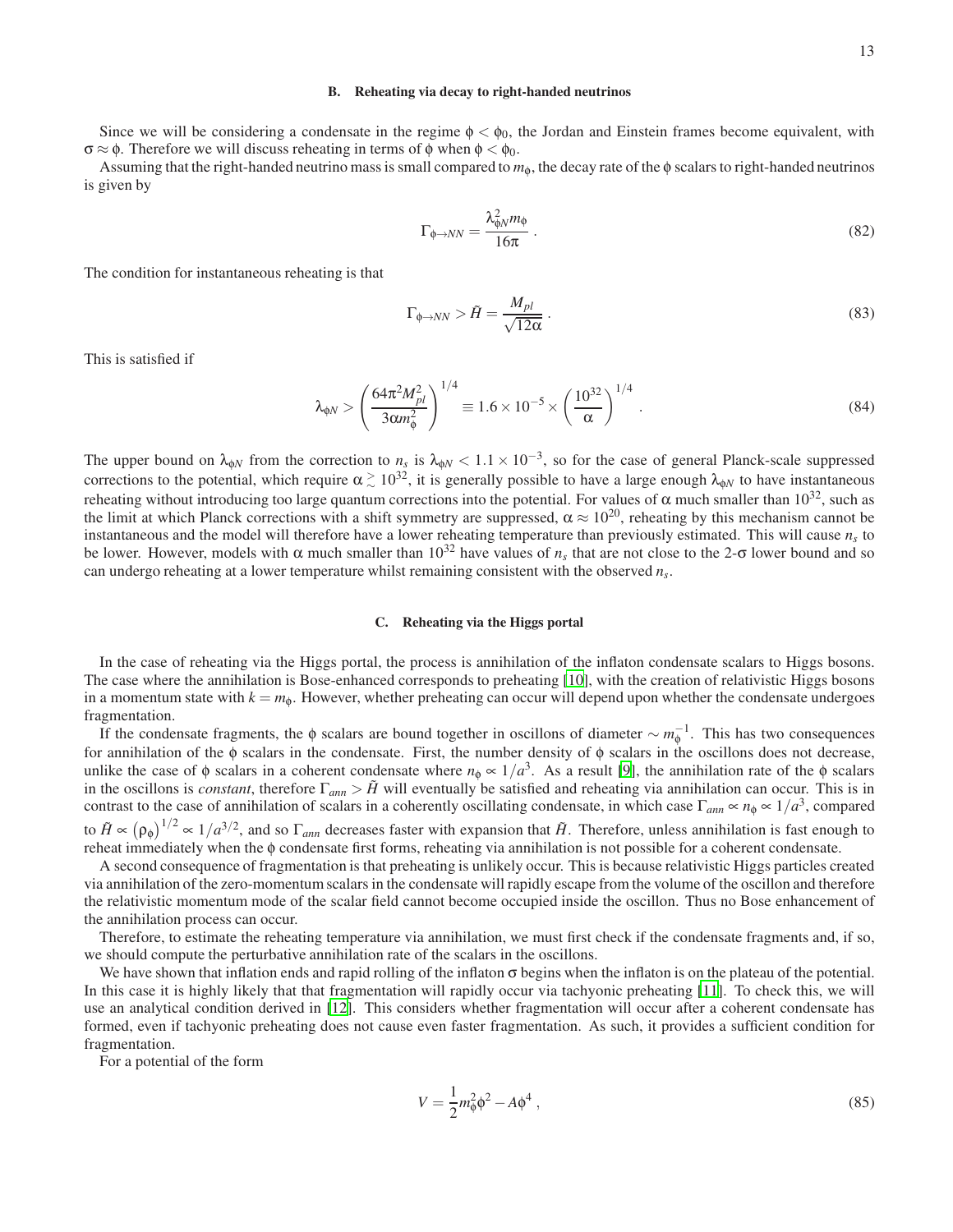where it is assumed that the potential is dominated by the quadratic term, the condition for fragmentation is that [\[12](#page-15-11)]

<span id="page-13-0"></span>
$$
A > \frac{100}{r_V} \frac{m_{\phi}^2}{M_{Pl}^2} \,. \tag{86}
$$

Here  $r<sub>V</sub> < 1$  is the ratio of the quartic to the quadratic part of the potential when the oscillations begin, which we can choose to  $be$   $r_V = 0.1$ .

At  $\phi < \phi_0$ , the inflaton potential of the Palatini  $\phi^2 R^2$  model has the form

$$
V_E(\phi) = \frac{V(\phi)}{1 + \frac{4\alpha V(\phi)}{M_{Pl}^4}} \approx V(\phi) \left(1 - \frac{4\alpha V(\phi)}{M_{Pl}^4}\right) \,. \tag{87}
$$

Thus

$$
V \approx \frac{1}{2}m_{\phi}^2 \phi^2 - \frac{\alpha m_{\phi}^4}{M_{Pl}^4} \phi^4 \tag{88}
$$

Therefore  $A = \alpha m_{\phi}^4 / M_{Pl}^4$ . A sufficient condition for fragmentation is then

$$
\frac{\alpha m_{\phi}^2}{M_{pl}^2} > 1000\,. \tag{89}
$$

This is very strongly satisfied for the cases with Planck-suppressed potential corrections, where  $\alpha m_{\phi}^2/M_{pl}^2 \approx 10^9$  for  $\alpha = 10^{20}$ and  $\alpha m_{\phi}^2/M_{pl}^2 \approx 10^{21}$  for  $\alpha = 10^{32}$ . So in these cases we can expect almost instantaneous fragmentation to occur. The condition for fragmentation is not satisfied for the limiting case of a sub-Planckian  $\phi$ ,  $\alpha \approx 10^{12}$ , for which  $\alpha m_{\phi}^2/M_{pl}^2 \approx 30$ . However, the condition Eq. [\(86\)](#page-13-0) underestimates the formation of oscillons, therefore it is still possible that oscillons will form in this case.

Assuming that fragmentation occurs, reheating will occur via perturbative annihilation of zero-momentum scalars in the oscillons. For rapid fragmentation, the energy density in the oscillons will approximately equal the energy density of the inflaton at the end of inflation

$$
\rho \approx 3\tilde{H}^2 M_{Pl}^2 \approx \frac{M_{Pl}^4}{4\alpha} \,. \tag{90}
$$

Therefore the  $\phi$  number density in the fragments is

$$
n_{\phi} = \frac{\rho_{\phi}}{m_{\phi}} = \frac{M_{Pl}^4}{4\alpha m_{\phi}} \tag{91}
$$

The annihilation cross-section times relative velocity for  $\phi \phi \rightarrow h_i h_i$  (*i* = 1,..., 4), where we can consider the four real scalars in the Higgs doublet to be physical, is

$$
\langle \sigma_{ann} \nu \rangle = \frac{\lambda_{\phi H}^2}{16\pi m_\phi^2} \,. \tag{92}
$$

So the perturbative annihilation rate is

$$
\Gamma_{ann} = n_{\phi} < \sigma_{ann} \nu > = \frac{\lambda_{\phi H}^2 M_{pl}^4}{64 \pi \alpha m_{\phi}^3} \,. \tag{93}
$$

The condition for reheating via annihilation of the scalars in the oscillons is

$$
\Gamma_{ann} = \tilde{H} \equiv \frac{k_T T_R^2}{M_{Pl}} \; ; \; k_T = \left(\frac{\pi^2 g(T)}{90}\right)^{1/2} \,. \tag{94}
$$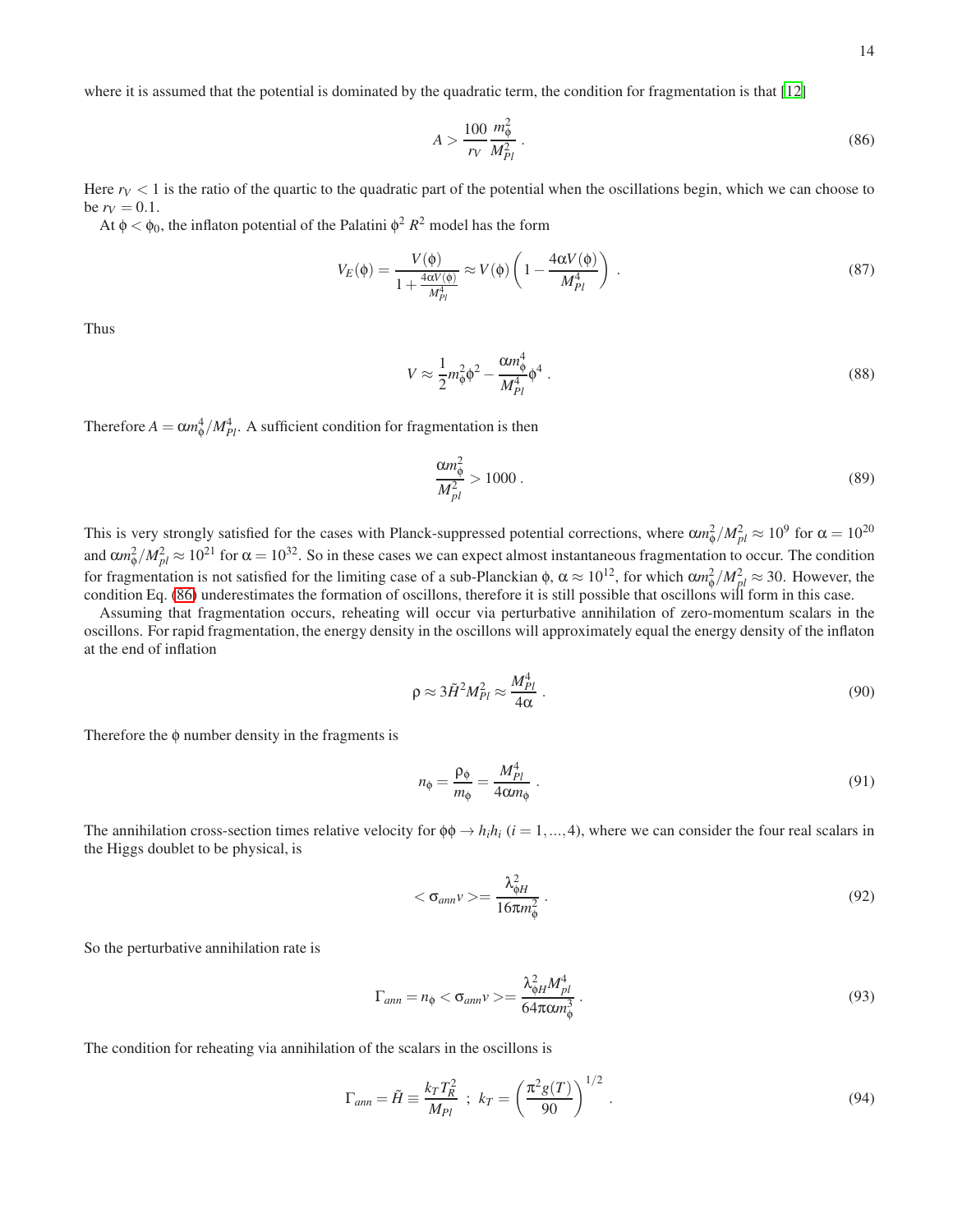Therefore, using  $k_T = 3.3$  for  $g(T) \approx 100$ ,

$$
T_R = \frac{\lambda_{\phi H}}{\left(64\pi\alpha m_{\phi}^3\right)^{1/2}} \frac{M_{Pl}^{5/2}}{k_T^{1/2}} \approx 660 \text{ GeV} \times \left(\frac{\lambda_{\phi H}}{10^{-6}}\right) \left(\frac{10^{32}}{\alpha}\right)^{1/2} . \tag{95}
$$

Using the upper bound on  $\lambda_{\phi H}$  from  $\Delta n_{sH}$ ,  $\lambda_{\phi H}$  < 8.2 × 10<sup>-7</sup>, we find

$$
T_R \stackrel{<}{\sim} 500 \left(\frac{10^{32}}{\alpha}\right)^{1/2} \text{GeV} \,. \tag{96}
$$

Thus for  $\alpha = 10^{20}$  we have  $T_R \le 5 \times 10^8$  GeV, whilst for  $\alpha = 10^{32}$  we have  $T_R \le 500$  GeV. Thus in both cases successful reheating can be achieved, but the reheating temperatures are well below the corresponding instantaneous reheating temperatures, *TR max*, given in Table 1. Since lower *T<sub>R</sub>* will result in a lower value for *n<sub>s</sub>*, this suggests that for the case  $\alpha \gtrsim 10^{32}$ , reheating via the Higgs portal coupling is disfavoured by the observed value of  $n_s$ . This estimate for  $T_R$  is based on a number of simplifying assumptions, in particular the stability of the oscillon throughout inflaton annihilation. However, this assumption favours the annihilation process and so will lead to a maximum possible reheating temperature via annihilation to Higgs bosons<sup>[8](#page-14-0)</sup>.

# VIII. CONCLUSIONS

The idea of inflation based on a minimal  $\phi^2$  potential, corresponding to the simplest potential for a massive scalar field, has an appealing simplicity and is interesting from a particle physics model-building point of view. In this work we have shown that, in addition to solving the large *r* problem of the original  $\phi^2$  chaotic inflation model, the Palatini  $\phi^2 R^2$  model of [\[1\]](#page-15-0) and [\[2](#page-15-1)] can also solve the super-Planckian inflaton problem of  $\phi^2$  chaotic inflation and can be consistent with Planck-suppressed potential corrections such as could arise from a quantum gravity completion. In addition, we have shown that the model reheats to a temperature sufficient for nucleosynthesis and conserves unitarity during inflation. As such, the Palatini  $\phi^2 R^2$  model provides a completely consistent inflation model with a viable post-inflation cosmology.

We have determined the lower bounds on the dimensionless parameter of the  $R^2$  term,  $\alpha$ , for which the Palatini  $\phi^2 R^2$  model can be consistent with a sub-Planckian inflaton and with Planck-suppressed potential corrections, both in the case of general Planck-suppressed corrections and in the case of corrections with a broken shift symmetry. We find that  $\alpha \gtrsim 10^{12}$  is necessary to have a sub-Planckian inflaton,  $\alpha \gtrsim 10^{20}$  is necessary for the scalar spectral index to be unaffected by Planck-suppressed corrections with a broken shift symmetry, and  $\alpha \gtrsim 10^{32}$  is necessary for general Planck-suppressed corrections.

The values of  $\alpha$  in the sub-Planckian Palatini  $\phi^2 R^2$  model are larger than those in the conventional Starobinsky  $R + R^2$  model [\[13](#page-15-12)], which also requires a very large dimensionless coupling,  $\alpha \approx 10^{10}$ . In general, without a metric by which to gauge the significance of the very large dimensionless couplings that are a common feature of inflation models based on non-minimal and higher-order gravitational interactions, there is no a priori reason to disfavour such models.

We have calculated the reheating temperature in the case of instantaneous reheating, corresponding to the maximum possible reheating temperature. We find that as the value of α increases, the reheating temperature decreases, with  $T_{R max} \sim 10^{10}$  GeV for the case of  $\alpha = 10^{32}$ , corresponding to the lower bound on  $\alpha$  from general Planck-suppressed potential corrections. Therefore the model can reheat to a high enough temperature for a viable post-inflation cosmology.

Given the reheating temperature, we can determine the number of e-foldings corresponding to the Planck pivot scale and hence check that the predicted spectral index is in agreement with observations. For the case of instantaneous reheating, we find that the predicted values of the scalar spectral index are in agreement with the most recent Planck results [\[7](#page-15-6)] to within 1-σ for  $\alpha \approx 10^{12}$  and  $\alpha \approx 10^{20}$ . For the case of general Planck-suppressed corrections, we find that  $\alpha \approx 10^{32}$  is close to the 2- $\sigma$  lower bound. This may indicate that the model favours the limit with  $\alpha \approx 10^{32}$ , where the Planck-suppressed potential corrections are large enough to modify the predictions of the model and so increase  $n<sub>s</sub>$  sufficiently to bring it into better agreement with the value from Planck. Alternatively, quantum corrections due to the couplings responsible for reheating could increase the *n<sup>s</sup>* prediction. The tension with observation could also be resolved if the dimensionless constant *k* in the Planck-suppressed operator were less than  $k \sim 1$ . For example,  $k \sim 0.001$  due to a combinatorial factor would reduce the lower bound to  $\alpha \gtrsim 10^{29}$  and so could allow the model to be within the  $2-\sigma$  lower bound.

As α increases, the tensor-to-scalar ratio *r* becomes increasingly suppressed. For the case of sub-Planckian inflation, *r* is less than 10−<sup>5</sup> and therefore unobservable in the next generation of CMB experiments.

<span id="page-14-0"></span><sup>&</sup>lt;sup>8</sup> We note that the term in the action quartic in the derivative of  $\sigma$  may become significant after slow-roll inflation and during reheating, which could modify the conventional analysis of fragmentation via tachyonic preheating. We thank Antonio Racioppi for bringing this to our attention.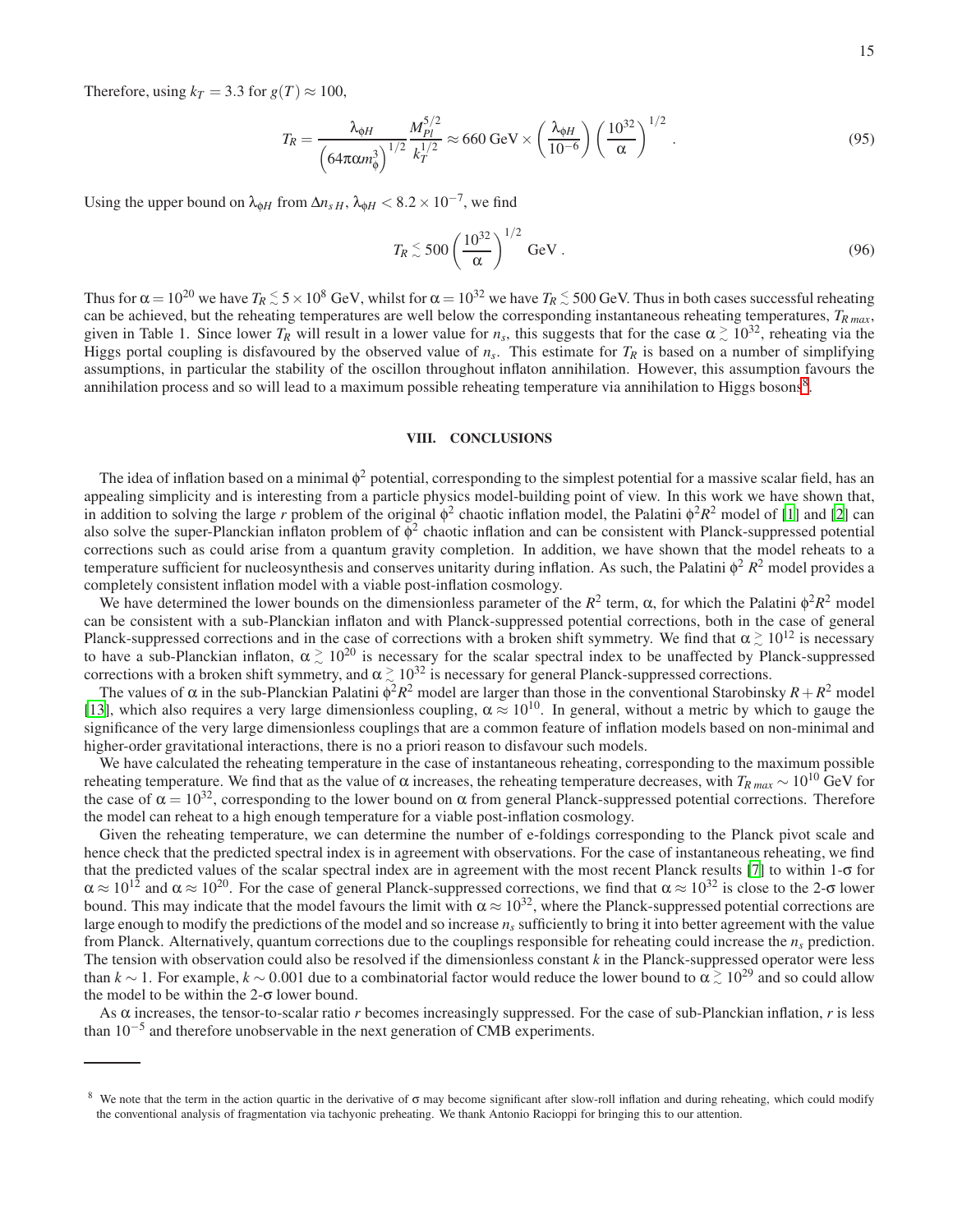The model introduces interactions which violate perturbative unitarity. We find that the unitarity violation scale during inflation in the Einstein frame,  $\tilde{\Lambda}$ , is generally much larger than the expansion rate  $\tilde{H}$ . Therefore the model is generally consistent with the minimal condition for unitarity conservation during inflation,  $\hat{H} < \hat{\Lambda}$ . However, it should be noted that the unitarity violation scale is smaller than the inflaton field during inflation. Therefore non-renormalisable potential corrections associated with a unitarity-conserving completion would exclude the model. This can be avoided if the perturbative unitarity violation scale is in fact a strong coupling scale, with unitarity being conserved non-perturbatively [\[14\]](#page-15-13). However, as in the case of Higgs inflation [\[15,](#page-16-0) [16\]](#page-16-1), unitarity conservation, whilst not excluding the model, is not a trivial issue for this model.

We considered two specific reheating mechanisms: reheating via inflaton annihilation to Higgs bosons and reheating via inflaton decay to right-handed neutrinos. We find that the inflaton condensate is likely to fragment, resulting in oscillon formation. After placing an upper bound on the Higgs portal coupling from quantum corrections to the potential, we estimated the reheating temperature from inflaton annihilation to Higgs bosons in oscillons and found that reheating is not instantaneous and could result in a low reheating temperature, less than 500 GeV for the case with  $\alpha \gtrsim 10^{32}$ . This would result in a value for the spectral index well below the 2-σ observational lower bound. In contrast, if the Standard Model is extended to include right-handed neutrinos, inflaton decay to right-handed neutrinos can be rapid enough to produce instantaneous reheating and a high reheating temperature.

The Palatini  $\phi^2 R^2$  inflation model is an interesting addition to the class of minimal inflation models. We have shown that, in addition to being consistent with Planck observations, the model can also be consistent with sub-Planckian inflation and with potential corrections from quantum gravity, whilst conserving unitarity during inflation and reheating to a sufficient temperature for a successful post-inflation cosmology.

### NOTE ADDED

While this work was in progress, a paper that also considers the Palatini  $\phi^2 R^2$  inflation model appeared on arXiv [\[17](#page-16-2)]. This also considers very large values of  $\alpha \gtrsim 10^{37}$ , with a quite different motivation from that considered here. We find that where our results overlap with those of [\[17](#page-16-2)], they are broadly in agreement. In addition, a paper discussing reheating in Palatini *R* <sup>2</sup> models has recently been appeared on arXiv [\[18\]](#page-16-3), which generalises the analysis of *n<sup>s</sup>* to beyond the case of instantaneous reheating.

#### ACKNOWLEDGEMENTS

We thank Antonio Racioppi for his comments. The work of ALS is supported by STFC.

- <span id="page-15-0"></span>[1] V. M. Enckell, K. Enqvist, S. Rasanen and L. P. Wahlman, JCAP 1902 (2019) 022 doi:10.1088/1475-7516/2019/02/022 [\[arXiv:1810.05536](http://arxiv.org/abs/1810.05536) [gr-qc]].
- <span id="page-15-1"></span>[2] I. Antoniadis, A. Karam, A. Lykkas and K. Tamvakis, JCAP 1811 (2018) 028 doi:10.1088/1475-7516/2018/11/028 [\[arXiv:1810.10418](http://arxiv.org/abs/1810.10418) [gr-qc]].
- <span id="page-15-3"></span>[3] T. Tenkanen, [arXiv:2001.10135](http://arxiv.org/abs/2001.10135) [astro-ph.CO].
- <span id="page-15-4"></span>[4] I. Antoniadis, A. Karam, A. Lykkas, T. Pappas and K. Tamvakis, JCAP 1903, 005 (2019) doi:10.1088/1475-7516/2019/03/005 [\[arXiv:1812.00847](http://arxiv.org/abs/1812.00847) [gr-qc]].
- <span id="page-15-2"></span>[5] F. Bauer and D. A. Demir, Phys. Lett. B 665 (2008) 222 doi:10.1016/j.physletb.2008.06.014 [\[arXiv:0803.2664](http://arxiv.org/abs/0803.2664) [hep-ph]]; Phys. Lett. B 698 (2011) 425 doi:10.1016/j.physletb.2011.03.042 [\[arXiv:1012.2900](http://arxiv.org/abs/1012.2900) [hep-ph]].
- <span id="page-15-5"></span>[6] D. Baumann and L. McAllister, doi:10.1017/CBO9781316105733 [arXiv:1404.2601](http://arxiv.org/abs/1404.2601) [hep-th].
- <span id="page-15-6"></span>[7] N. Aghanim *et al.* [Planck Collaboration], [arXiv:1807.06209](http://arxiv.org/abs/1807.06209) [astro-ph.CO].
- <span id="page-15-7"></span>[8] M. Martinelli and I. Tutusaus, Symmetry 11 (2019) no.8, 986 doi:10.3390/sym11080986 [\[arXiv:1906.09189](http://arxiv.org/abs/1906.09189) [astro-ph.CO]].
- <span id="page-15-9"></span>[9] J. McDonald, Phys. Rev. D 66 (2002) 043525 doi:10.1103/PhysRevD.66.043525 [\[hep-ph/0105235\]](http://arxiv.org/abs/hep-ph/0105235).
- <span id="page-15-8"></span>[10] J. H. Traschen and R. H. Brandenberger, Phys. Rev. D 42 (1990) 2491. doi:10.1103/PhysRevD.42.2491 L. Kofman, A. D. Linde and A. A. Starobinsky, Phys. Rev. Lett. 73 (1994) 3195 doi:10.1103/PhysRevLett.73.3195 [\[hep-th/9405187\]](http://arxiv.org/abs/hep-th/9405187).
- <span id="page-15-10"></span>[11] G. N. Felder, J. Garcia-Bellido, P. B. Greene, L. Kofman, A. D. Linde and I. Tkachev, Phys. Rev. Lett. 87 (2001) 011601 doi:10.1103/PhysRevLett.87.011601 [\[hep-ph/0012142\]](http://arxiv.org/abs/hep-ph/0012142); G. N. Felder, L. Kofman and A. D. Linde, Phys. Rev. D 64 (2001) 123517 doi:10.1103/PhysRevD.64.123517 [\[hep-th/0106179\]](http://arxiv.org/abs/hep-th/0106179).
- <span id="page-15-11"></span>[12] J. Kim and J. McDonald, Phys. Rev. D 95 (2017) no.12, 123537 doi:10.1103/PhysRevD.95.123537 [\[arXiv:1702.08777](http://arxiv.org/abs/1702.08777) [astro-ph.CO]].
- <span id="page-15-12"></span>[13] A. Kehagias, A. Moradinezhad Dizgah and A. Riotto, Phys. Rev. D 89 (2014) no.4, 043527 doi:10.1103/PhysRevD.89.043527 [\[arXiv:1312.1155](http://arxiv.org/abs/1312.1155) [hep-th]].
- <span id="page-15-13"></span>[14] T. Han and S. Willenbrock, Phys. Lett. B 616, 215 (2005) doi:10.1016/j.physletb.2005.04.040 [\[hep-ph/0404182\]](http://arxiv.org/abs/hep-ph/0404182); U. Aydemir, M. M. Anber and J. F. Donoghue, Phys. Rev. D 86 (2012) 014025 doi:10.1103/PhysRevD.86.014025 [\[arXiv:1203.5153](http://arxiv.org/abs/1203.5153) [hep-ph]].